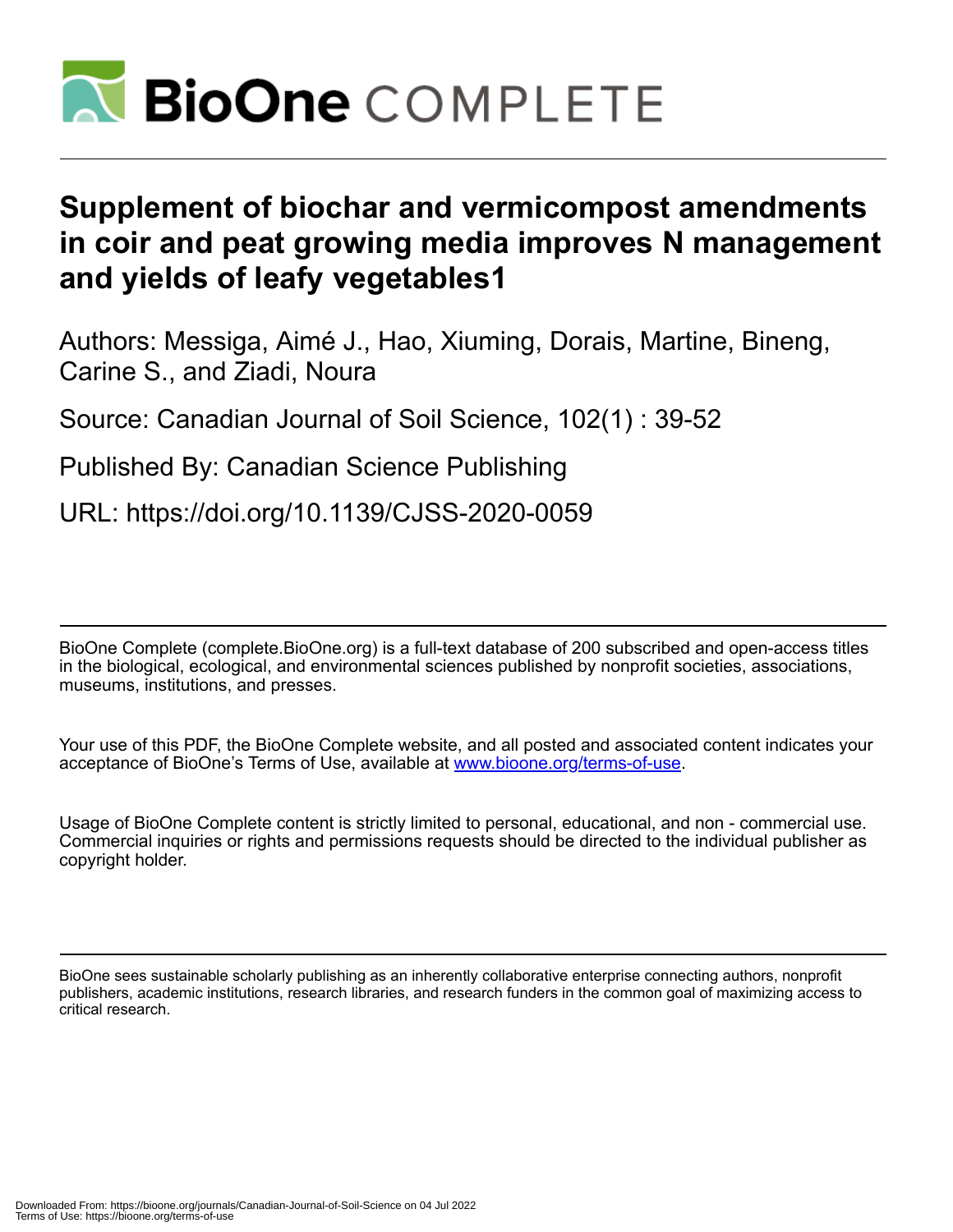

# **ARTICLE**

# Supplement of biochar and vermicompost amendments in coir and peat growing media improves N management and yields of leafy vegetables<sup>[1](#page-1-0)</sup>

Aimé J. Messiga, Xiuming Hao, Martine Dorais, Carine S. Bineng, and Noura Ziadi

Abstract: A greenhouse trial assessed the effects of biochar and vermicompost as partial substitutes of conventional growing media on leafy vegetables' yields and changes of NH<sub>4</sub><sup>+</sup>-N and NO<sub>3</sub><sup>--</sup>N in growing medium and leachates. Six growing media mixtures [(a) coir, (b) coir + biochar, (c) coir + vermicompost, (d) peat, (e) peat + vermicompost, (f) peat + biochar] combined with three nitrogen (N) rates [0% (0 g N·pot $^{-1}$ ), 50% (0.5 g N·pot $^{-1}$ ), and 100% (1.0 g N·pot−<sup>1</sup> ) commercial recommendation] were arranged in a split-plot design with three replicates. On average, the yield gap between 100% N and 50% N was improved when biochar and vermicompost were used as substitutes of coir (32% and 28% vs. 49%) and peat (14% and 18% vs. 27%). The concentrations of NH $_4^{\ast}$ -N in the leachates for peat + biochar varied between 17.20 and 1.00  $mg\cdot L^{-1}$ . The concentrations of NO3 $^{-}$ -N in the leachates varied between 130.0 and 1.0 mg·L−<sup>1</sup> for coir + vermicompost, and 60 and 1.0 mg·L−<sup>1</sup> for peat + vermicompost. The residual NO $_3^{\texttt{-}}$ -N in peat + biochar growing media and the leachates did not match the changes observed for  $\rm NH_4$ \*-N, and the much lower residual NH $_4$ \*-N indicates possible NH $_4$ \*-N retention by biochar and loss through volatilization in the early growth stages. Our results show that partial substitution of peat with biochar and coir with vermicompost maintained acceptable crop yield at 50% N due probably to N supply by vermicompost and decreased residual mineral N and loss by biochar in the leachates which could be beneficial for the environment.

Key words: ammonium, leached nitrogen, nitrate, nitrogen use efficiency.

Résumé : Les auteurs ont procédé à un essai en serre pour évaluer les effets du biocharbon et du vermicompost, employés comme milieux de croissance de substitution partiels, sur le rendement des légumes-feuilles et sur la conversion du N-NH<sub>4</sub><sup>+</sup> en N-NO<sub>3</sub><sup>–</sup> dans le milieu de croissance et les lixiviats. Les auteurs ont organisé six milieux de croissance en dispositif à parcelles divisées incluant trois répétitions. Les milieux étaient les suivants : (a) fibres de coco; (b) fibres de coco + biocharbon; (c) fibres de coco + vermicompost; (d) mousse de sphaigne; (e) mousse de sphaigne + vermicompost; (f) mousse de sphaigne + biocharbon. Ces traitements ont été combiné à trois taux d'application d'engrais azoté (0 % ou 0 g de N par pot, 50 % ou 0,5 g de N par pot et 100% ou 1,0 g de N par pot, ainsi qu'on le recommande dans le commerce). En règle générale, remplacer la fibre de coco par du biocharbon et du vermicompost (32 % et 28 % c. 49 %) ou de la mousse de sphaigne (14 % et 18 % c. 27 %) réduit l'écart de rendement relevé entre un apport de 100 % et de 50 % de N. La concentration de N-NH<sub>4</sub> $^-\$  dans le lixiviat du mélange mousse de sphaigne + biocharbon varie de 17,20 mg à 1,00 mg par litre. Celle de N-NO $_3^-$  dans le lixiviat varie de 130,0 mg à

Received 30 April 2020. Accepted 28 July 2020.

A.J. Messiga\* and C.S. Bineng. Agriculture and Agri-Food Canada, Agassiz Research and Development Centre, 6947 Highway 7, P.O. Box 1000, Agassiz, BC V0M 1A0, Canada.

X. Hao. Agriculture and Agri-Food Canada, Harrow Research and Development Centre, 2585 Essex County Road 20, Harrow, ON N0R 1G0, Canada.

M. Dorais. Centre de Recherche et d'Innovation sur les Végétaux (CRIV), Département de Phytologie, Faculté des Sciences de l'Agriculture et de l'Alimentation, Pavillon Envirotron, Université Laval, Local 1216, Québec, QC G1V 0A6, Canada.

N. Ziadi.\* Agriculture and Agri-Food Canada, Quebec Research and Development Centre, 2560 Boulevard Hochelaga, Québec, QC G1V 2J3, Canada.

Corresponding author: Aimé J. Messiga (email: [aime.messiga@canada.ca](mailto:aime.messiga@canada.ca)).

<span id="page-1-0"></span><sup>1</sup>This paper is part of a Special Issue entitled Biochar Amendments for Sustainable Soil Management.

\*Noura Ziadi currently serves as an Associate Editor and Guest Editor, and Aimé Messiga currently serves as an Associate Editor; peer review and editorial decisions regarding this manuscript were handled by Maren Oelbermann.

Copyright remains with author M. Dorais and Her Majesty the Queen in right of Canada 2020. This work is licensed under a [Creative](http://creativecommons.org/license/by/4.0/) [Commons Attribution 4.0 International License](http://creativecommons.org/license/by/4.0/) (CC BY 4.0), which permits unrestricted use, distribution, and reproduction in any medium, provided the original author(s) and source are credited.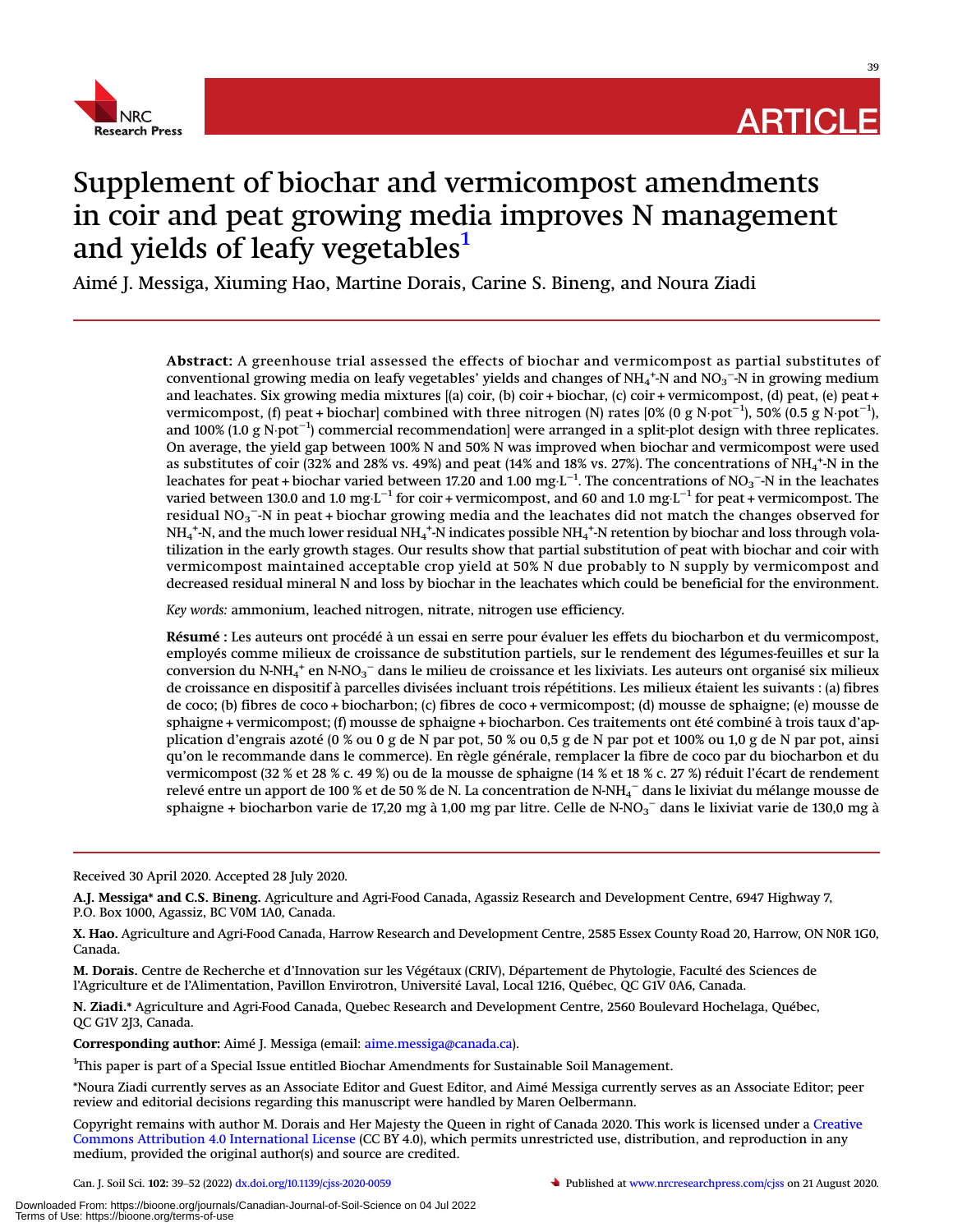1,0 mg par litre pour le mélange fibres de coco + vermicompost et de 60 mg à 1,0 mg par litre pour le mélange mousse de sphaigne + vermicompost. La concentration résiduelle de N-NO3 $^-$  dans le mélange mousse de sphaigne + biocharbon et dans son lixiviat ne correspond pas à la variation de la concentration de N-NH<sub>4</sub> $^-$ observée. La concentration de N-NH4 $^-$  résiduelle nettement plus faible pourrait signifier que le biocharbon retient le N-NH4 $^-$  et que la perte est due à la volatilisation, aux stades de croissance antérieurs. D'après ces résultats, les auteurs estiment qu'on pourrait remplacer en partie la mousse de sphaigne par du biocharbon et la fibre de coco par du vermicompost tout en maintenant un rendement acceptable avec un apport de 50 % de N, sans doute à cause du N fourni par le vermicompost. La diminution du N minéral résiduel et la plus faible perte de N dans le lixiviat attribuables au biocharbon pourraient s'avérer bénéfiques pour l'environnement. [Traduit par la Rédaction]

Mots-clés : ammonium, lixiviation de l'azote, nitrate, efficacité de l'utilisation de l'azote.

### **Introduction**

Organic materials mainly agricultural and municipal food wastes are becoming integral parts of highly performing growing media to support soilless production systems ([Zulfiqar et al. 2019\)](#page-14-0). This shift is driven by concerns over environmental impacts of nonrenewable materials such as peat used in conventional growing media [\(Barrett et al. 2016\)](#page-13-0). Organic materials have been extensively studied, and their benefits in soil-based conventional and organic production systems are well documented ([Pereira et al. 2017;](#page-14-1) [Bhat et al. 2018](#page-13-1); [Huang](#page-14-2) [and Gu 2019\)](#page-14-2). They can be used as soil conditioners to improve soil structure, water-holding capacity (WHC), and fertility. Several studies have been conducted to understand the feasibility of using organic materials to replace conventional growing media, totally or in part, but results are still limited to an experimental level, making the assessment widely dependent on crop cultivation systems ([Barrett et al. 2016;](#page-13-0) [Depardieu et al.](#page-14-3) [2016](#page-14-3); [Lévesque et al. 2018](#page-14-4)).

An effective growing media is characterized by a physical structure that enables a good balance between air and water throughout the growth period [\(Caron and](#page-14-5) [Nkongolo 1999\)](#page-14-5). It also provides a suitable biological and chemical environment for plant roots. However, organic amendments used in highly performing growing media interact differently when used alone or in combination with other materials including soils and conventional growing media such as peat or coir. It is important to elucidate these interactions if highly performing growing media are to be used in soilless cultivation. One crucial concern is the lack of synchrony between the timing of nitrogen (N) mineralization of organic amendments and the N demand of plants which represent a challenge for plant N management. High residual N in growing media and excess nitrate  $(\mathrm{NO_3}^-)$ in leachate can cause water pollution upon disposal, and nitrous oxide emissions can contribute to increased atmospheric greenhouse gases ([Lévesque et al. 2018\)](#page-14-4). A better understanding of organic materials used in soilless production is, therefore, crucial to match N supply and plant demand and reduce N losses without compromising yields.

Biochar is a charcoal-like product obtained through the thermal treatment of biomass without oxygen

([Lehmann and Joseph 2009\)](#page-14-6). The chemical and physical characteristics of plant-derived biochar as well as their benefits for use as soil amendments are well documented ([Lehmann 2007](#page-14-7)). The benefits of biochar include reduced nutrient leaching and increased cationexchange capacity ([Pereira et al. 2017\)](#page-14-1). Biochar can also reduce total  $N_2O$ , methane, and carbon dioxide emissions in peat-based growing media, indicating its favorable use for the development of a sustainable greenhouse production ([Lévesque et al. 2018](#page-14-4); [Huang](#page-14-2) [and Gu 2019\)](#page-14-2). A study conducted in three microcosm experiments showed increased N use efficiency of Malus hupehensis under biochar-amended from 6.77% to 261.53%, indicating that biochar amendment could decrease  $NO_3^-$ -N leaching and  $NO_3^-$ -N reduction in soil, by promoting  $NO_3$ <sup>-</sup>-N absorption ([Cao et al. 2019\)](#page-14-8). Biochar can also alter microbial activity in soils ([Van](#page-14-9) [Zwieten et al. 2010\)](#page-14-9) and growing media [\(Lévesque et al.](#page-14-4) [2018](#page-14-4)), which might impact plant N use efficiency.

Vermicompost is the end product of the decomposition of organic wastes by earthworms and mesophilic microbes [\(Bhat et al. 2013\)](#page-13-2). The transit of organic waste in the gut earthworms changes their composition, decreases organic carbon content, C/N ratio, and increases the availability of macro- and micronutrients including N and P ([Atiyeh et al. 2001\)](#page-13-3). In low-input agricultural systems, vermicompost is considered a good substitute of inorganic fertilizers ([Bhat et al.](#page-13-1) [2018](#page-13-1)). Vermicompost has been used as a soil conditioner and source of nutrients for many horticultural crops with significant increase in growth including tomato ([Atiyeh et al. 2001\)](#page-13-3). Vermicompost has been used in several occurrences as a partial substitute of peat in growing media. In Germany, tomato seedlings were planted in a mixture of peat and vermicompost, and results showed that vermicompost could be an environmentally friendly substitute for peat in potting media with no detrimental effects on seedling performance and fruit quality ([Zaller 2007](#page-14-10)). The addition of vermicomposts to potting media increased the growth and flowering of marigolds ([Gupta et al. 2014](#page-14-11)). [Gong et al.](#page-14-12) [\(2018\)](#page-14-12) compared green waste compost and vermicompost as peat substitutes in growing media and found that the latter was better in the cultivation of geranium and calendula.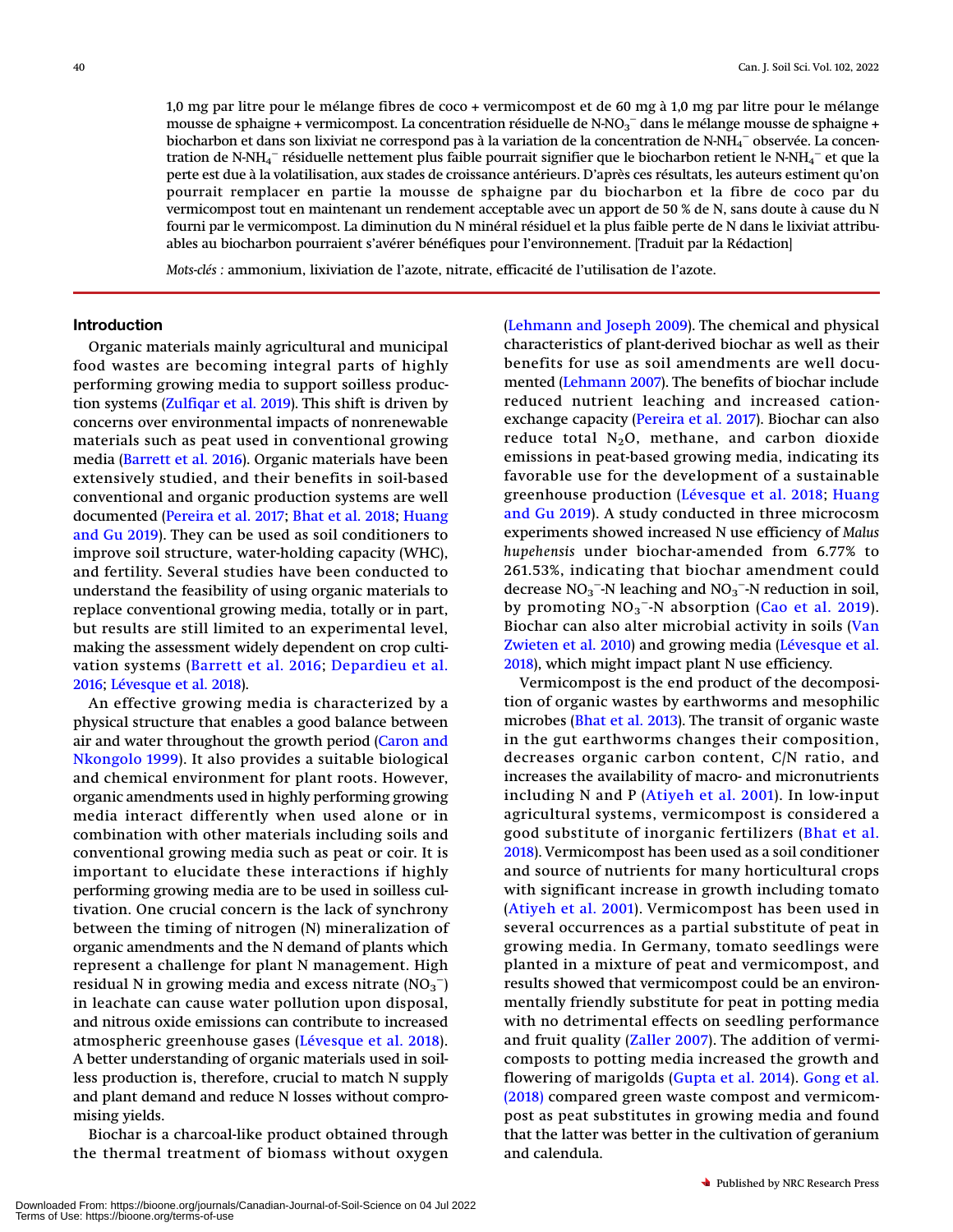|                     | Units                           | Coir            | Peat           | Biochar       | Vermicompost   |
|---------------------|---------------------------------|-----------------|----------------|---------------|----------------|
| Particle size       |                                 |                 |                |               |                |
| $>$ 2000 µm         | %                               | 10.0 $(1.34)^a$ | 3.0(1.13)      | 10.0(0.71)    | 17.0(3.26)     |
| $2000 - 1000 \mu m$ | %                               | 70.0 (2.26)     | 60.0(4.03)     | 58.0 (0.71)   | 81.0 (0.01)    |
| 1000-250 µm         | %                               | 18.0(1.91)      | 31.0(0.64)     | 24.0 (0.57)   | 2.0(0.06)      |
| $<$ 250 $\mu$ m     |                                 | 2.0(0.0)        | 6.0(0.0)       | 8.0(0.02)     | 0.0(0.0)       |
| Bulk density        | $\text{kg} \cdot \text{m}^{-3}$ | 258.00 (24.04)  | 228.50 (26.16) | 349.50 (3.54) | 569.50 (20.51) |
| Conductivity        | $mS·cm^{-1}$                    | 0.31(0.01)      | 0.29(0.01)     | 4.81(0.08)    | 3.49(0.19)     |
| pН                  |                                 | 6.08(0.02)      | 4.03(0.06)     | 9.56(0.08)    | 4.22(0.06)     |
| Organic matter      | %                               | 25.35(0.35)     | 36.80 (0.42)   | 33.00 (0.28)  | 18.90 (0.00)   |
| Dry matter          | %                               | 31.40 (0.57)    | 42.12 (2.52)   | 51.30 (0.14)  | 25.15(0.07)    |
| Total N             | %                               | 0.29(0.04)      | 0.61(0.02)     | 0.57(0.02)    | 0.74(0.00)     |
| $C/N$ ratio         |                                 | 49.50 (7.78)    | 33.50 (0.71)   | 98.50 (2.12)  | 14.00 (0.00)   |
| $NH_4^+$ -N         | $mg \cdot kg^{-1}$              | 2.00(0.00)      | 223.00 (48.08) | 11.50(9.19)   | 19.00 (4.24)   |

<span id="page-3-0"></span>Table 1. Physico-chemical properties of the growing media and amendments.

"Values in parentheses represent standard deviations of means  $(n = 2)$ .

Biochar and vermicompost are still primarily used for field agricultural application, and the standards are not yet developed for usage in growing media [\(Zulfiqar](#page-14-0) [et al. 2019](#page-14-0)). When mixed with conventional materials such as peat and coir, they still exhibit inherent variability among batches ([Barrett et al. 2016\)](#page-13-0). Research is, therefore, needed to improve our understanding of the benefits or constraints of these materials as substitutes in growing media. The objective of this study was to assess the effects of biochar (10%  $v/v$ ) and vermicompost (10%  $v/v$ ) as substitutes of peat (90%  $v/v$ ) and coir (90%  $v/v$ ) in highly performing growing media and various N rates of application on fresh yield, residual mineral N, and N losses during two cropping cycles in a greenhouse study. We hypothesized that biochar and vermicompost amendments have the potential to increase leafy vegetable yields at 50% or 100% of the commercial recommendation N.

## Materials and Methods

#### Greenhouse conditions and experimental design

Greenhouse trials were conducted from 22 Dec. 2017 to 20 Feb. 2018 for Chinese cabbage (Brassica rapa) and 4 Mar. 2018 to 6 May 2018 for lettuce (Lactuca sativa) at Agassiz Research and Development Centre (49°14′N, 121°45′W) of Agriculture and Agri-Food Canada. Greenhouse temperature was maintained at  $22 \pm 1$  °C during the day and  $18 \pm 0.5$  °C at night. Plants were exposed to a 16 h day photoperiod (0500–2100), and natural light was supplemented with 250  $\mu$ mol PAR·m $^{-2}\cdot$ s $^{-1}$ artificial light (PAR, photosynthetically active radiation; Philips Ceramalux C400S51 high-pressure sodium, P.L Lighting 400w HID) when outdoor global solar radiation was less than 300 W $\cdot$ m $^{-2}$ . The experimental design was a split plot with six growing media mixtures as main plots and three N rates as subplots with three replicates for a total of 54 experimental units. The growing media mixtures were prepared by mixing coir and peat with biochar or vermicompost amendments [volume based

(v:v)] on a plastic tarp: (1) 100% coir, (2) 90% coir + 10% biochar, (3) 90% coir + 10% vermicompost, (4) 100% peat, (5) 90% peat + 10% vermicompost, and (6) 90% peat + 10% biochar. As such, the amount of growing medium was 4 kg·pot<sup>-1</sup> fresh weight for 100% coir,  $3.15 + 0.85$  kg·pot<sup>-1</sup> for 90% coir + 10% biochar,  $3.15 + 2.30$  kg·pot<sup>-1</sup> for 90%  $\cot r$  + 10% vermicompost, 5.5 kg⋅pot<sup>-1</sup> for 100% peat,  $4.35 + 1.75 \text{ kg} \cdot \text{pot}^{-1}$  for 90% peat + 10% vermicompost, and 4.35 + 0.85 kg·pot−<sup>1</sup> for 90% peat + 10% biochar. Total N for the conventional growing media and amendments was 0.29% for coir (CANNA COCO Natural PLANT MEDIUM, CANNA Canada Corp.), 0.61% for peat (Sungro Horticulture, Canadian Sphagnum Peat Moss Grower Grade White, OMRI Listed), 0.57% for biochar (Canadian AgriChar, OMRI Listed), and 0.74% for vermicompost (Nurturing Nature Organics Inc., OMRI Listed) ([Table 1\)](#page-3-0). Accordingly, the total amount of N associated with the growing medium was 11.60 g N·pot<sup>-1</sup> for 100% coir, 13.97 g N·pot−<sup>1</sup> for 90% coir + 10% biochar, 26.12 g N·pot−<sup>1</sup> for 90% coir + 10% vermicompost, 33.6 g N·pot<sup>-1</sup> for 100 peat, 31.4 g N·pot<sup>-1</sup> for 90% peat + 10% biochar, and 39.5 g N·pot−<sup>1</sup> for 90% peat + 10% vermicompost. Concentrations of  $NH_4^+$ -N for the conventional growing media and amendments were 2.00 mg⋅kg<sup>-1</sup> for coir, 223.00 mg·kg<sup>-1</sup> for peat, 11.50 mg·kg<sup>-1</sup> for biochar, and 19.00 mg⋅kg<sup>-1</sup> for vermicompost ([Table 1](#page-3-0)). The rates of N applications were 0, 0.5, and 1.0 g N·pot<sup>-1</sup> corresponding to 0% (0 g N·pot $^{-1}$ ), 50% (0.5 g N·pot $^{-1}$ ), and 100% (1 g N·pot−<sup>1</sup> ) of the commercial fertilization recommendation (80 kg N·ha−<sup>1</sup> with a plant density of 80 000 plants·ha<sup>-1</sup>, [BC Ministry of Agriculture 2018\)](#page-13-4). Nitrogen and other macro- and micronutrients were applied using a Hoagland solution through fertigation. Two Hoagland solutions: HOPO1 (Hoagland's No. 2 basal salt mixtures with N,  $NH_4H_2PO_4 + Ca(NO_3)_2 +$  $KNO<sub>3</sub> + Zn(NO<sub>3</sub>)<sub>2</sub>$ , Caisson Laboratories Inc.) and HOPO3 (Hoagland's No. 2 basal salt mixtures without N, Caisson Laboratories Inc.) were used. For treatment 0% N, 10 L of solution was prepared every week by mixing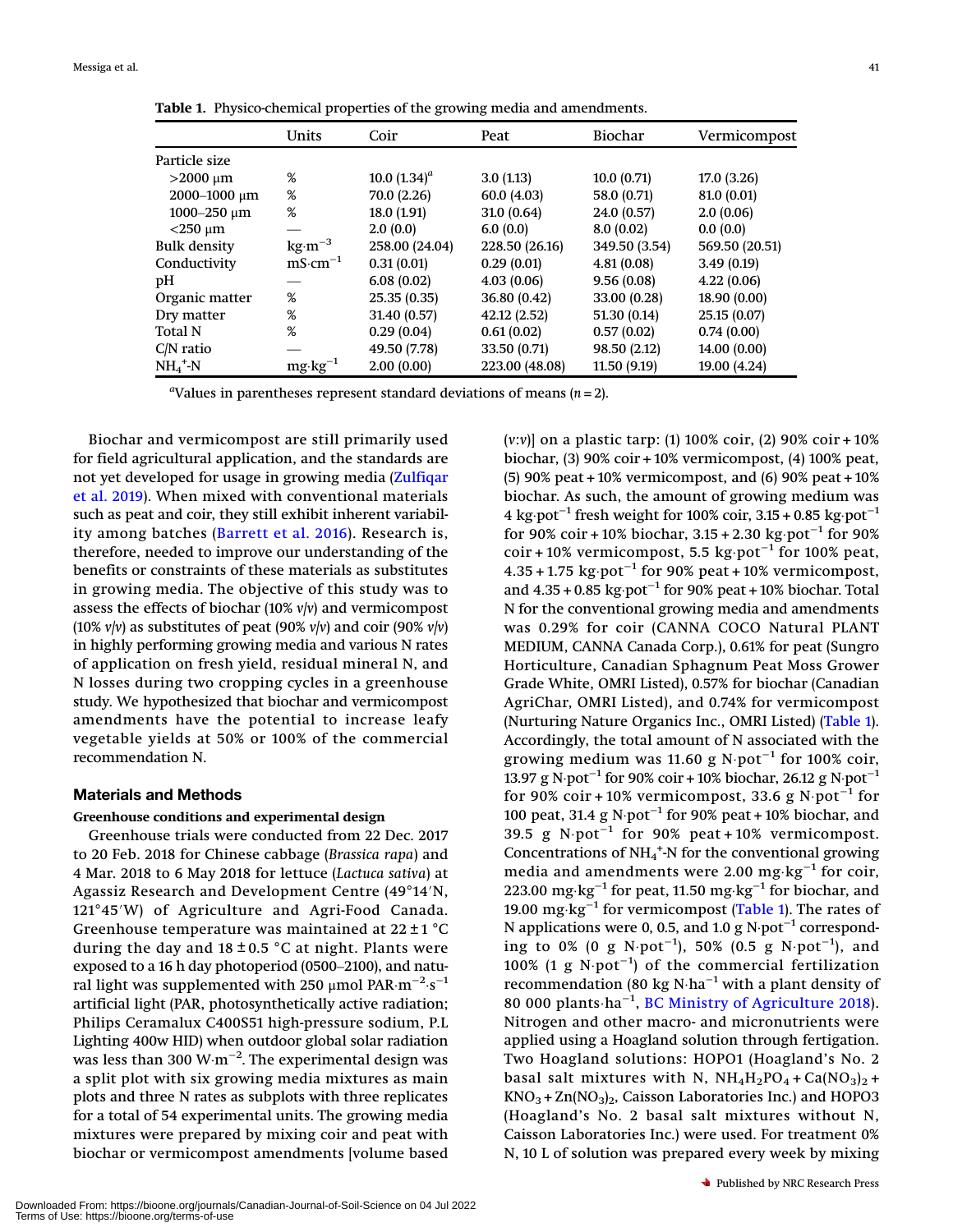one bag of HOPO3 in 10 L of distilled water. For treatment 50% N, 10 L of solution was prepared every week by mixing 0.5 bag of HOPO1 and 0.5 bag of HOPO3 in 10 L of distilled water. For treatment 100% N, 10 L of solution was prepared every week by mixing one bag of HOPO1 in 10 L of distilled water.

Pots used for the greenhouse experiment are 17 L in volume (30 cm diameter and 24 cm height) each, with four holes at the bottom for drainage. An equivalent of 15 L of each growing media mixture was weighed and transferred into pots. Pots with growing media mixtures were moistened with distilled water and allowed to drain freely to reach WHC and placed on saucers. At WHC, the weight of each pot was recorded and used to calculate the volume of water at WHC. A hole was drilled at the bottom of each saucer to which a hose was glued to collect the leachate.

Cabbage and lettuce were seeded in germination trays, and two seedlings were transplanted to the prepared pots at approximately 2 wk after germination. One week later, one seedling was removed, and only one plant was allowed to grow for the rest of the experiment. Standard 5TE sensors (Decagon Devices Equipment) were inserted in each pot at approximately 10 cm depth and connected to a EM50 data logger (Decagon Devices Equipment) to monitor daily volumetric water content, temperature, and electrical conductivity. The plants were drip irrigated with two  $1 \mathrm{L} \cdot \mathrm{h}^{-1}$ drippers per bucket at a rate of 1 min (63 mL of water) every 4 h (0800, 1200, and 0400). Fertilizers were supplied through a drip irrigation system with two 1  $L \cdot h^{-1}$ drippers per bucket at a rate of 1 min (77 mL of solution) two times per day (1000 and 0600). In total, four drippers were placed in every pot: two drippers for the irrigation and two drippers for the fertigation. The pH of water used for irrigation and fertilizer preparation was adjusted to 6.5 using phosphoric acid 75% (Food Grade, Terralink Inc.). General properties of the peat, coco fiber, biochar, and vermicompost were analyzed using the Compost Analysis Proficiency package (A & L Canada Laboratories Inc., London, ON, Canada).

#### Plant analyses

Plants were harvested 62 d after planting for Chinese cabbage (20 Feb. 2018) and 60 d after planting for lettuce (6 May 2018) and weighed. Plant leaves were oven-dried at 60 °C for 48 h and weighed for dry matter (DM). Oven-dried leaves were ground using a ball mill fitted with a 1 mm screen before N concentrations were analyzed using a LECO CNS-1000 analyzer (LECO Corporation, St. Joseph, MI, USA). Leaf N accumulation was calculated by multiplying leaf N concentration by DM weight. Nitrogen recovery efficiency (NRE) was calculated as N accumulation in fertilized pot minus N accumulation in 0% N pot, divided by N fertilizer applied ([Carranca 2012\)](#page-14-13). Nitrogen use efficiency (NUE) was calculated as leaf DM weight in the fertilized pot minus leaf DM weight in the 0% N, divided by the amount of N fertilizer applied ([Carranca 2012\)](#page-14-13).

#### Mineral nitrogen and pH analyses of growing media and leachate

After harvest of Chinese cabbage and lettuce, five growing media cores were collected at depth 0–15 cm and composited. A subsample was used to assess growing media moisture content gravimetrically by oven-drying for 48 h at 105 °C. Growing media mineral N (N $\text{H}_4^{\text{+}}$ -N and N $\text{O}_3^{\text{-}}$ -N) was analyzed using KCl extraction of all moist growing media samples. Briefly, 5 g subsample of growing media was extracted with 2 mol $L^{-1}$ KCl using a 1:10 (w:v) growing media : extractant ratio. All extracts were analyzed colorimetrically for  $NO_3^-$  and  $NH_4^+$  using a flow injection analyzer (Tecator FIAStar 2010) as described by [Maynard et al. \(2007\)](#page-14-14). The volume of leachates was recorded every week, and a subsample of approximately 50 mL was kept frozen until analyses of mineral N (NH<sub>4</sub><sup>+</sup>-N and NO<sub>3</sub><sup>--</sup>N) using a flow injection analyzer (Tecator FIAStar 2010) as described above. The weekly mineral N loss was calculated by multiplying the concentration of mineral N (NH<sub>4</sub><sup>+</sup>-N and  $NO_3$ <sup>-</sup>-N) in the leachate by the volume of leachate. The cumulative mineral N loss was calculated by summing up the weekly mineral N losses. The partial N budget was calculated as the difference between N applied as fertilizer during the whole experiment and the sum of N uptake and cumulative mineral N loss. In this calculation, N inputs by the growing media and the amendments were not considered. We refer to partial N budget because N loss routes such as ammonia volatilization and nitrous oxide emission were not considered. In air-dried growing media samples, pH was measured in distilled water with a 1:2 soil:solution ratio [\(Hendershot et al. 1993](#page-14-15)).

#### Statistical analysis

Data were tested for normality using the Shapiro– Wilk's test of SAS univariate procedure, version 9.3 [\(SAS Institute, Inc. 2010\)](#page-14-16). An analysis of variance based on the split-plot design was performed for data of fresh yield, NRE, NUE, residual  $NH_4^+$ -N and  $NO_3^-$ -N in the growing media, N uptake, N loss in the leachates and partial N budget using SAS PROC MIXED considering block as a random factor and treatments as fixed effects. Data for the concentrations of mineral N (NH<sub>4</sub><sup>+</sup>-N and NO<sub>3</sub><sup>--</sup>N) in the leachate and cumulative mineral N loss were also analyzed using SAS PROC MIXED considering block as a random factor, treatments as fixed effects, and sampling dates as repeated factors. Differences among least-square means for all treatment pairs were tested using the Tukey's test and a significance level of  $P = 0.05$ .

# **Results**

#### Fresh yield and NUE

During the two production cycles, leaf yield (fresh weight) decreased with decreasing N fertilization rates,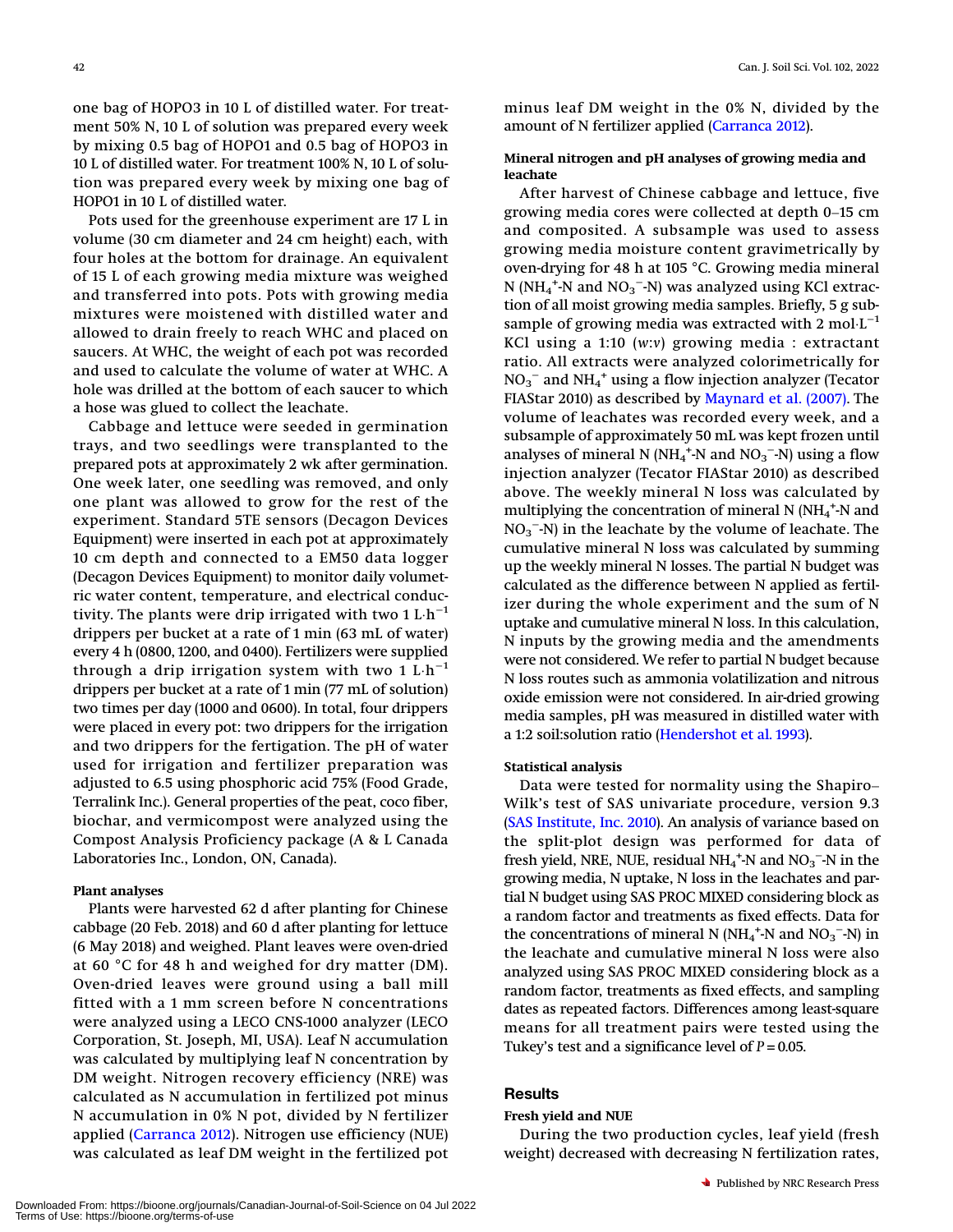<span id="page-5-0"></span>Table 2. Nitrogen recovery efficiency (NRE, g N uptake·g<sup>-1</sup> N<sub>fertilizer</sub>) and nitrogen use efficiency (NUE, g DM·g<sup>-1</sup> N<sub>fertilizer</sub>) of Chinese cabbage and lettuce planted on high-performance growing media with various rates of nitrogen application by fertigation.

|                             | Chinese cabbage                                     |        |                                                     |                   | Lettuce                                                            |        |                                                     |        |  |  |
|-----------------------------|-----------------------------------------------------|--------|-----------------------------------------------------|-------------------|--------------------------------------------------------------------|--------|-----------------------------------------------------|--------|--|--|
|                             | NRE (g N uptake $g^{-1}$<br>$N_{\text{fertilizer}}$ |        | NUE (g $DM \cdot g^{-1}$<br>$N_{\text{fertilizer}}$ |                   | NRE (g N uptake $\cdot$ g <sup>-1</sup><br>$N_{\text{fertilizer}}$ |        | NUE (g $DM \cdot g^{-1}$<br>$N_{\text{fertilizer}}$ |        |  |  |
| Growing media               | N rates (% of commercial recommendation)            |        |                                                     |                   |                                                                    |        |                                                     |        |  |  |
| mixtures (GM)               | 50% N                                               | 100% N | 50% N                                               | 100% N            | 50% N                                                              | 100% N | 50% N                                               | 100% N |  |  |
| 100% coir                   | 0.54                                                | 0.54   | 36.67                                               | 25.40             | 0.32                                                               | 0.40   | 14.76                                               | 16.08  |  |  |
| 90% coir + 10% biochar      | 0.61                                                | 0.62   | 44.46                                               | 24.75             | 0.35                                                               | 0.31   | 19.54                                               | 11.35  |  |  |
| 90% coir + 10% vermicompost | 0.65                                                | 0.47   | 40.64                                               | 21.50             | 0.37                                                               | 0.32   | 17.47                                               | 14.32  |  |  |
| $100\%$ peat                | 0.74                                                | 0.51   | 33.49                                               | 18.77             | 0.37                                                               | 0.33   | 18.75                                               | 9.96   |  |  |
| 90% peat + 10% biochar      | 0.63                                                | 0.49   | 16.13                                               | 9.09              | 0.21                                                               | 0.25   | 6.65                                                | 13.73  |  |  |
| 90% peat + 10% vermicompost | 0.92                                                | 0.93   | 32.08                                               | 23.95             | 0.34                                                               | 0.34   | 11.52                                               | 11.26  |  |  |
| <b>SEM</b>                  | $0.095^a$                                           |        | $1.65^b$                                            | 2.86 <sup>c</sup> | $0.015^d$                                                          |        | $1.32^e$                                            |        |  |  |
|                             |                                                     |        |                                                     |                   | P values <sup>f</sup>                                              |        |                                                     |        |  |  |
| N rates                     | 0.962                                               |        | < 0.001                                             |                   | 0.103                                                              |        | 0.392                                               |        |  |  |
| GM                          | 0.011                                               |        | < 0.001                                             |                   | < 0.001                                                            |        | 0.001                                               |        |  |  |
| N rates $\times$ GM         |                                                     | 0.896  |                                                     | 0.496             |                                                                    | 0.087  |                                                     | 0.095  |  |  |

Note: DM, dry matter; SEM, standard error of the mean.

<sup>a</sup>SEM for comparing means of GM mixtures of NRE for Chinese cabbage.

<sup>b</sup>SEM for comparing means of N rates of NUE for Chinese cabbage.

c SEM for comparing means of GM mixtures of NUE for Chinese cabbage.

d SEM for comparing means of GM mixtures of NRE for lettuce.

e SEM for comparing means of GM mixtures of NUE for lettuce.

f Probability values.

but the extent varied with the type of growing media and the amendments (cabbage:  $P < 0.001$ ; lettuce: P < 0.001; [Table 2\)](#page-5-0). For cabbage, fresh yield varied between 8.4 g·pot−<sup>1</sup> for coir and 240 g·pot−<sup>1</sup> for peat amended with biochar in 0% N pots; 228 g·pot<sup>-1</sup> for peat and 470 g·pot−<sup>1</sup> for peat amended with biochar in 50% N pots; and 314 g·pot<sup>-1</sup> for peat and 544 g·pot<sup>-1</sup> for peat amended with biochar in 100% N pots [\(Fig. 1](#page-6-0)a). For coir-based growing media, the reduction of N inputs by 50% decreased cabbage yield by 49% with coir alone versus 32% and 28% with coir amended with biochar and vermicompost, respectively ([Fig. 1](#page-6-0)a). In addition, for peat-based growing media, cabbage yield decreased by 27% with peat alone versus 14% and 18% with peat amended with biochar and vermicompost, respectively ([Fig. 1](#page-6-0)a). The yield in peat with biochar at 50% N rate was similar or slightly higher than the coir with biochar and peat with vermicompost at 100% N rate ([Fig. 1](#page-6-0)a).

For lettuce, fresh yield varied between 0.8 g·pot<sup>-1</sup> for coir and 120 g·pot<sup>-1</sup> for peat amended with biochar in 0% N pots; 133 g·pot<sup>-1</sup> for peat and 275 g·pot<sup>-1</sup> for peat amended with biochar in 50% N pots; 203 g·pot<sup>-1</sup> for peat and 387 g·pot−<sup>1</sup> for coir in 100% N pots [\(Fig. 1](#page-6-0)b). For coir-based growing media, the reduction of N input by 50% decreased lettuce yield by 56% with coir alone versus 20% and 39% with coir amended with biochar and

vermicompost, respectively ([Fig. 1](#page-6-0)b). In addition, for peat-based growing media, lettuce yield decreased by 34% with peat alone versus 25% and 43% with peat amended with biochar and vermicompost, respectively [\(Fig. 1](#page-6-0)b).

The NRE for cabbage was different  $(P = 0.011;$  [Table 2](#page-5-0)) among growing media, and the highest NRE was 0.93 g N·g<sup>-1</sup> N<sub>fertilizer</sub> obtained under peat amended with vermicompost, and the lowest was 0.54 g N·g<sup>-1</sup> N<sub>fertilizer</sub> obtained under coir [\(Table 2](#page-5-0)). The rates of N application did not affect the NRE for cabbage  $(P = 0.962)$ . The NUE for cabbage varied with both growing media ( $P < 0.001$ ) and rates of N application ( $P < 0.001$ ). It decreased with increasing rates of N application. It was on average 34 g DM·g<sup>-1</sup> N<sub>fertilizer</sub> with 50% N inputs, but only 20 g DM·g<sup>-1</sup> N<sub>fertilizer</sub> with 100% N input. This difference indicates an increase of NUE for cabbage by 70% upon reduction of the commercial recommendation by 50%. Cabbage showed a trend of high NUE for coir-based growing media compared with peat-based growing media ([Table 2](#page-5-0)). The NRE for lettuce was different among growing media ( $P < 0.001$ ) and was on average 0.35 g N·g<sup>-1</sup> N<sub>fertilizer</sub> for all growing media except peat amended with biochar exhibiting a NRE of 0.23 g N·g<sup>-1</sup> N<sub>fertilizer</sub> ([Table 2\)](#page-5-0). The NUE for lettuce was different among growing media ( $P = 0.001$ ; [Table 2](#page-5-0)) and was on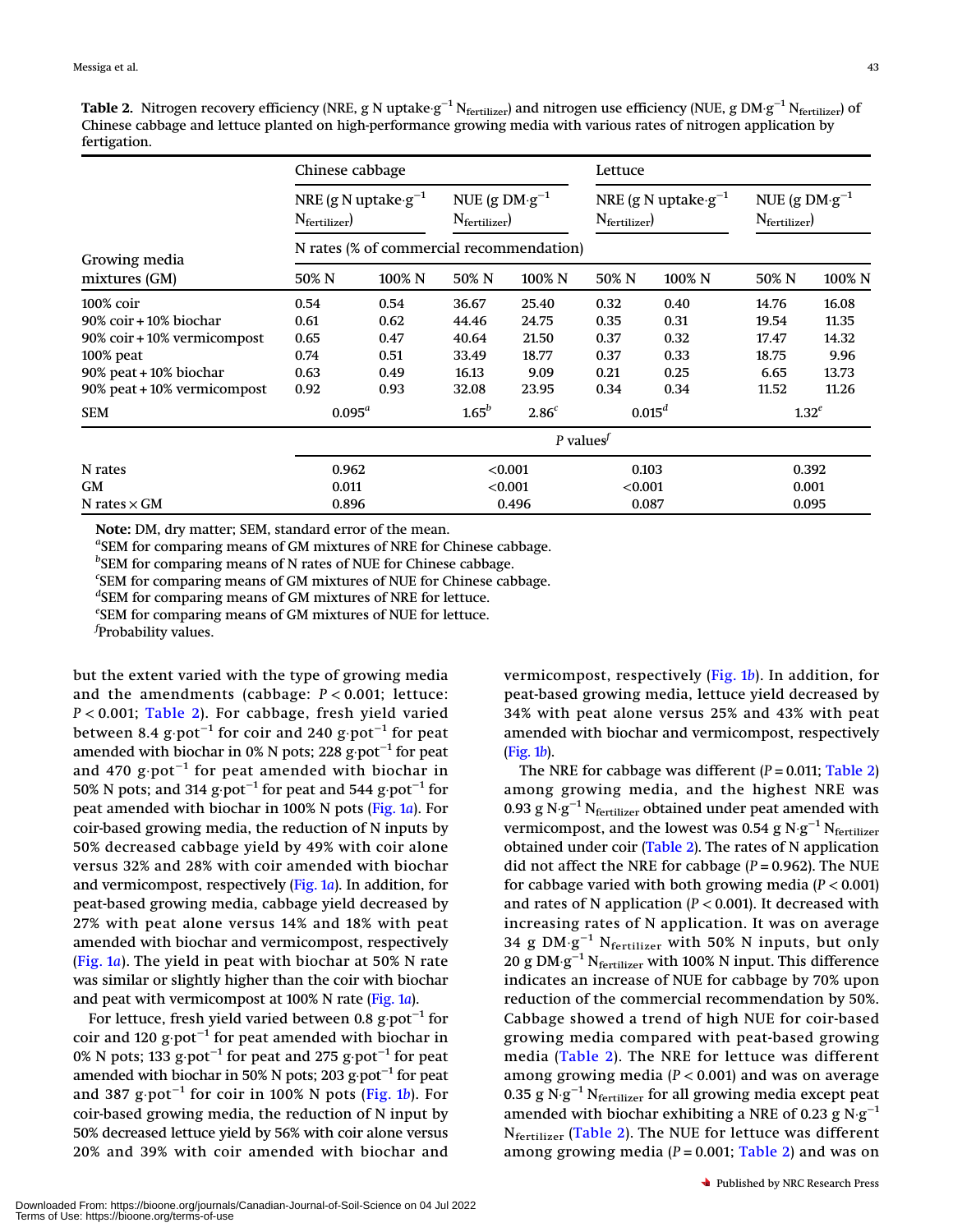<span id="page-6-0"></span>**Fig. 1.** Fresh yield (g∙pot $^{-1}$ ) of (a) Chinese cabbage and (b) lettuce planted on high-performing growing media mixtures with various rates of nitrogen application by fertigation [SEM, error bar represent standard error of the mean for comparing all values  $(n = 54$  and  $df = 36$ ]. (0% N, 50% N, and 100% N of recommended rates).



average 12.0 g DM $\cdot$ g $^{-1}$  N $_{\rm{fertilizer}}$  in peat-based growing media and 15.5 g DM $\cdot$ g $^{-1}$  N $_{\rm{fertilizer}}$  in coir-based growing media ([Table 2\)](#page-5-0).

#### Residual mineral nitrogen in the growing media

At the end of the cabbage production cycle, residual NH $_4^{\mathrm{+}}$ -N concentrations varied between 5.67  $\mathrm{mg}\cdot\mathrm{kg}^{-1}$  for coir with 0% N input and 213.59 mg⋅kg<sup>-1</sup> for peat in the commercial recommendation ([Table 3](#page-7-0)). After cabbage

production, residual NH<sub>4</sub><sup>+</sup>-N concentrations decreased with decreasing N fertilization rates, but the extent varied with the type of growing media. The magnitude of decrease in peat-based media was much larger, especially the peat with biochar [\(Table 3](#page-7-0)). When considering the commercial N recommendation rate and the 50% N input, residual NH $_4^{\mathrm{+}}$ -N concentration was on average 10.41 mg·kg−<sup>1</sup> among coir-based growing media, but 209.7 mg·kg<sup>-1</sup> for peat, 36.71 mg·kg<sup>-1</sup> for peat amended with biochar, and 86.76 mg⋅kg<sup>-1</sup> for peat amended with vermicompost (<mark>[Table 3](#page-7-0)</mark>). Residual NO<sub>3</sub><sup>-</sup>-N concentrations varied between less than 1.00 and 37.15 mg·kg−<sup>1</sup> for peat with 100% N rate (<mark>Table 3). Residual NO<sub>3</sub><sup>-</sup>-N concen-</mark> trations decreased with decreasing fertilization N rates particularly under peat-based growing media and were only detected in coir-based growing media receiving the 100% N rate. At the end of the lettuce production cycle, residual NH $_4^{\mathrm{+}}$ -N concentrations varied between 6.41 mg·kg<sup>-1</sup> for coir in 0% N input and 79.83 mg·kg<sup>-1</sup> for peat in the 100% N rate ([Table 3\)](#page-7-0). The residual NH<sub>4</sub><sup>+</sup>-N concentrations decreased with decreasing N rates in both coir- and peat-based growing media. The residual NH4 + -N concentrations in coir-based growing media were lower than in peat-based growth media ([Table 3\)](#page-7-0). No residual  $NO_3$ <sup>-</sup>-N was detected in coir-based growing media. In the peat-based growing media, residual  $NO_3^-$ -N concentrations varied between less than 1.00 and 12.56 mg⋅kg<sup>-1</sup> for peat in the 50% N input ([Table 3\)](#page-7-0). The trends of residual  $NH_4^+$ -N and  $NO_3^-$ -N concentrations at the end of lettuce production cycle were similar to the cabbage production cycle.

#### Concentrations of mineral nitrogen in the leachates

Throughout the cabbage production cycle, the concentration of  $\mathrm{NH}_4$ <sup>+</sup>-N in the leachates for peat and peat amended with vermicompost decreased from 50.4 mg⋅L<sup>-1</sup> 1 wk after planting to 24.8 mg⋅L<sup>-1</sup> after harvest (Figs.  $2a-2c$  $2a-2c$ ). In contrast, the concentration of NH4 + -N in the leachates for peat amended with biochar decreased from 17.20 mg⋅L<sup>-1</sup> 1 wk after planting to less than 1.00 mg⋅L<sup>-1</sup> 4 wk after planting and remained constant thereafter. The concentration of  $NH_4^+$ -N in the leachates for coir-based growing media was less than 1.00 mg⋅L<sup>-1</sup> throughout the cabbage production cycle. The concentration of  $NO_3^-$ -N in the leachates decreased from 130.00 mg⋅L<sup>-1</sup> 1 wk after planting to less than 1.00 mg⋅L<sup> $-1$ </sup> 4 wk after planting and remained constant thereafter for coir amended with vermicompost, and from 60 mg⋅L<sup>-1</sup> 1 wk after planting to less than 1.00 mg⋅L<sup>-1</sup> 3 wk after planting and remained constant thereafter for peat amended with vermicompost ([Figs. 2](#page-8-0)d–[2](#page-8-0)f). These trends were similar among the fertilization N rates. Throughout the lettuce production cycle, the concentration of  $NH_4^+$ -N in the leachates decreased from 40.00 mg⋅L<sup>-1</sup> 1 wk after planting to 25.00 mg⋅L<sup>-1</sup> after harvest for peat, and 18.00 mg⋅L<sup>-1</sup> 1 wk after planting to 10.00 mg⋅L<sup>-1</sup> after harvest for peat amended with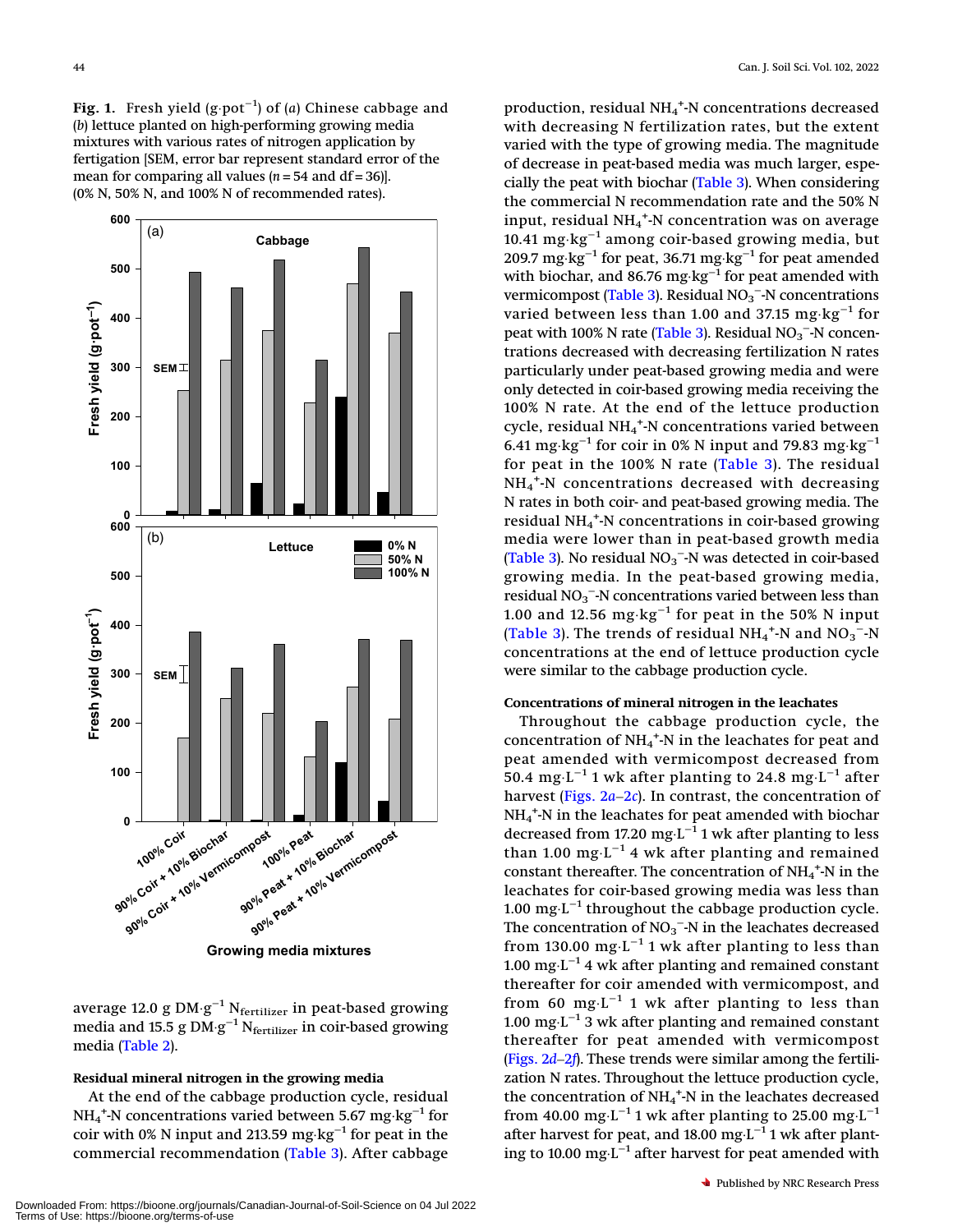|                             | Chinese cabbage               |                                             |        |            |                             |                   |                   | Lettuce                                     |                   |      |                            |        |  |
|-----------------------------|-------------------------------|---------------------------------------------|--------|------------|-----------------------------|-------------------|-------------------|---------------------------------------------|-------------------|------|----------------------------|--------|--|
|                             |                               | Residual $NH_4^+$ -N (mg·kg <sup>-1</sup> ) |        |            | Residual $NO3--N (mg kg-1)$ |                   |                   | Residual $NH_4^+$ -N (mg·kg <sup>-1</sup> ) |                   |      | Residual $NO3-N (mg kg-1)$ |        |  |
| Growing media               | N rates (% of recommendation) |                                             |        |            |                             |                   |                   |                                             |                   |      |                            |        |  |
| mixtures (GM)               | 0% N                          | 50% N                                       | 100% N | 0% N       | 50% N                       | 100% N            | 0% N              | 50% N                                       | 100% N            | 0% N | 50% N                      | 100% N |  |
| 100% coir                   | 5.67                          | 9.53                                        | 12.12  | 0.00       | 0.00                        | 0.00              | 6.41              | 7.50                                        | 12.30             | 0.00 | 0.00                       | 0.00   |  |
| 90% coir+10% biochar        | 7.41                          | 8.67                                        | 13.78  | 0.00       | 0.00                        | 6.94              | 8.72              | 12.11                                       | 21.60             | 0.00 | 0.00                       | 0.00   |  |
| 90% coir + 10% vermicompost | 6.28                          | 8.12                                        | 10.26  | 0.00       | 0.00                        | 6.84              | 10.80             | 24.27                                       | 20.20             | 0.00 | 0.00                       | 0.00   |  |
| 100% peat                   | 88.67                         | 205.87                                      | 213.59 | 7.88       | 17.00                       | 37.15             | 30.13             | 46.99                                       | 79.83             | 0.00 | 12.56                      | 0.62   |  |
| 90% peat + 10% biochar      | 27.96                         | 32.34                                       | 41.08  | 0.36       | 5.18                        | 24.61             | 25.51             | 37.95                                       | 46.58             | 0.00 | 3.66                       | 0.80   |  |
| 90% peat + 10% vermicompost | 62.59                         | 81.27                                       | 92.25  | 5.65       | 6.15                        | 11.67             | 27.94             | 43.74                                       | 57.45             | 0.00 | 0.00                       | 0.00   |  |
| SEM                         |                               | $12.20^a$                                   |        | $2.53^{b}$ |                             | 3.58 <sup>c</sup> | 3.04 <sup>d</sup> |                                             | 4.30 <sup>e</sup> |      | $0.374^{f}$                |        |  |
|                             |                               |                                             |        |            |                             |                   | $P$ values $g$    |                                             |                   |      |                            |        |  |
| N rates                     |                               | < 0.001                                     |        |            | 0.004                       |                   |                   | 0.011                                       |                   |      | 0.016                      |        |  |
| GM                          |                               | < 0.001                                     |        |            | 0.003                       |                   |                   | < 0.001                                     |                   |      | < 0.001                    |        |  |
| N rate $\times$ GM          |                               | < 0.001                                     |        |            | 0.512                       |                   |                   | 0.968                                       |                   |      | 0.004                      |        |  |

<span id="page-7-0"></span>Table 3. Residual ammonium nitrogen and residual nitrate nitrogen in high-performance growing media mixtures with various rates of nitrogen application by fertigation after 62 d of Chinese cabbage and 60 d of lettuce production.

Note: SEM, standard error of the mean.

 $\mathrm{^{a}SEM}$  for comparing all means of residual NH $_4$ +N.

 $b$ SEM for comparing means of N rates of residual NO<sub>3</sub><sup>-</sup>-N under cabbage.

 $\mathrm{c}$ SEM for comparing means of GM of residual NO<sub>3</sub><sup>-</sup>-N under cabbage.

 $^d$ SEM for comparing means of N rates of residual NH<sub>4</sub><sup>+</sup>-N under lettuce,

 $e^{\epsilon}$ SEM for comparing means of GM of residual NH<sub>4</sub><sup>+</sup>-N under lettuce.

 $f$ SEM for comparing all means residual NO<sub>3</sub><sup>-</sup>-N under lettuce.

<sup>g</sup>Probability values.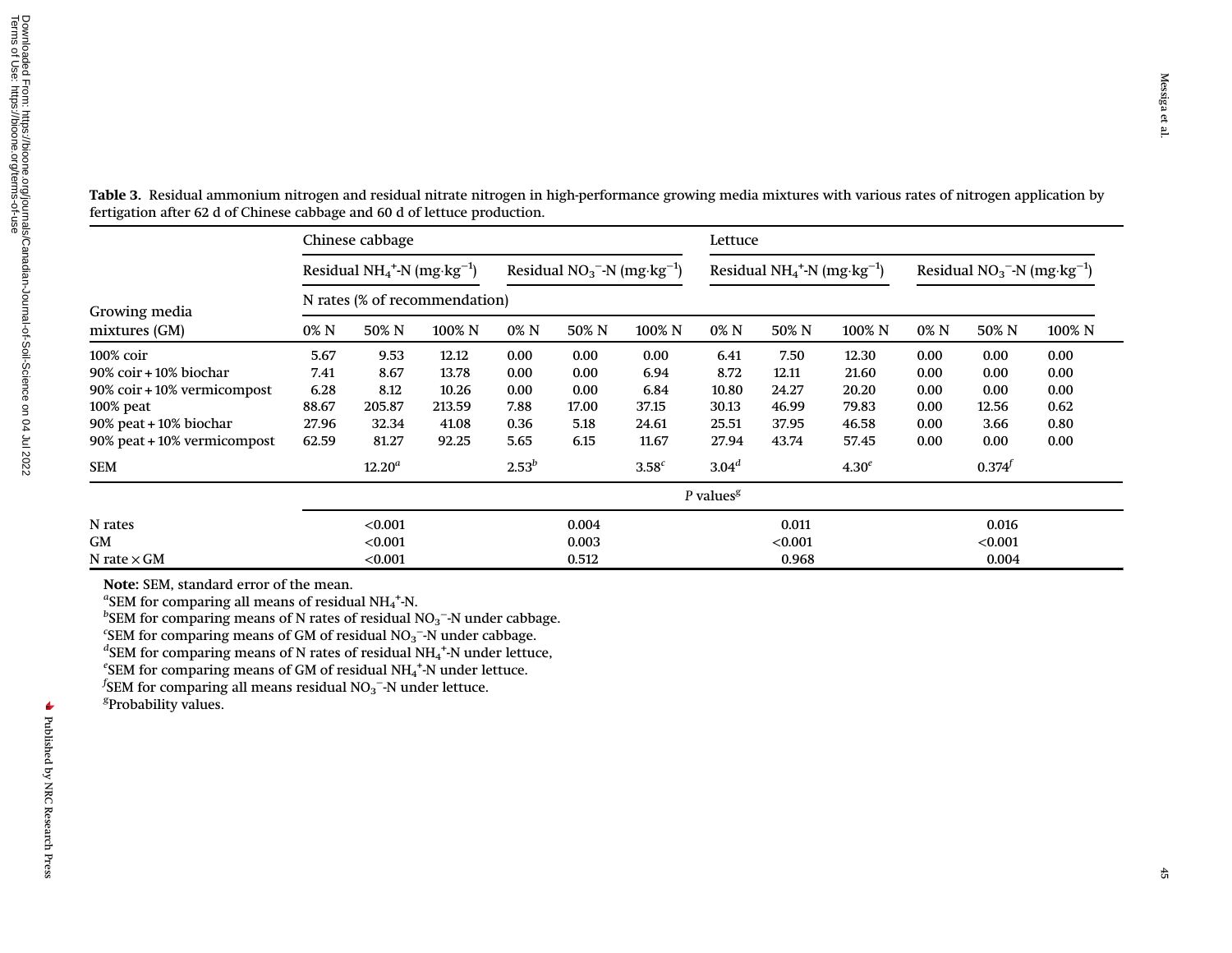

<span id="page-8-0"></span>Fig. 2. Concentrations of (a–c) ammonium (NH<sub>4</sub><sup>+</sup>-N) and (d–f) nitrate (NO<sub>3</sub><sup>-</sup>-N) nitrogen in the leachates collected from highperformance growing media mixtures with various rates of nitrogen application by fertigation after 62 d of Chinese cabbage production. Error bars represent the standard deviations of the mean  $(n=4)$ . (0% N, 50% N, and 100% N of recommended rates).

vermicompost ([Figs. 3](#page-9-0)a–[3](#page-9-0)c). The concentration of  $\text{NO}_3^{\,}$ – $\text{N}$ in the leachates varied between less than 1.00 and 5.5 mg $L^{-1}$  only during the first half period of the production cycle ([Figs. 3](#page-9-0)d–[3](#page-9-0)f).

#### Cumulative mineral nitrogen loss and partial nitrogen budget

The cumulative mineral N (NH<sub>4</sub><sup>+</sup>-N and NO<sub>3</sub><sup>--</sup>N) loss with leachates at the end of the cabbage production cycle varied between less than 0.01 and 0.08 g N·pot<sup>-1</sup> and was in the order peat = peat amended with vermicompost >coir amended with vermicompost > peat

amended with biochar  $>$  coir = coir amended with biochar ([Figs. 4](#page-10-0)a–[4](#page-10-0)c). Therefore, adding biochar-reduced mineral N loss in cabbage production. At the end of the lettuce production cycle, the cumulative mineral N loss with leachates varied between 0.01 and 0.06 g∙pot<sup>-1</sup> and was in the order peat > peat amended with vermicompost > coir amended with vermicompost = peat amended with  $biochar = coir = coir$  amended with  $bio$ char ([Figs. 4](#page-10-0)d–[4](#page-10-0)f). The growing media amended with biochar also had the lowest N loss.

The N uptake per pot in cabbage production varied with N rates and the type and mixtures of growing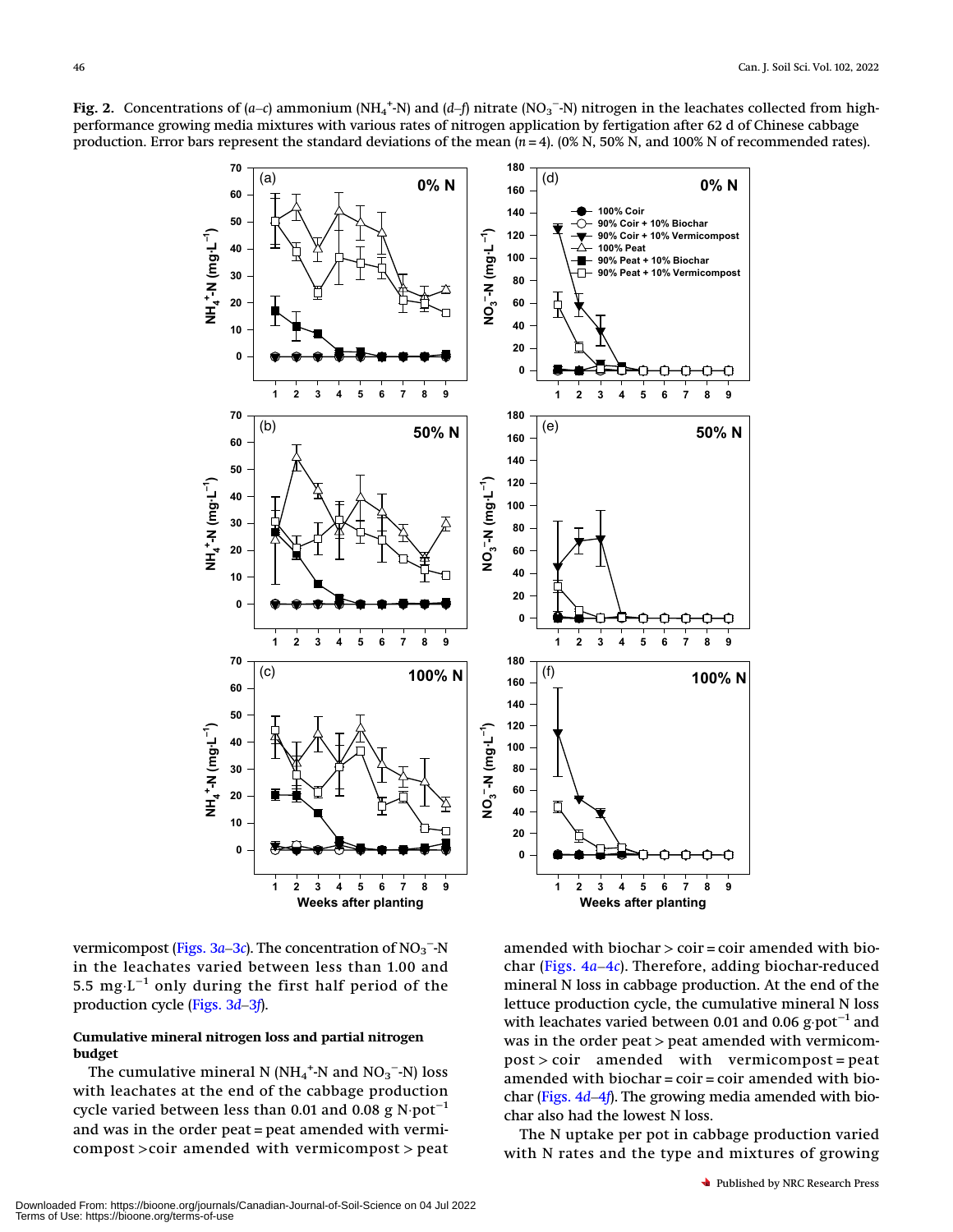<span id="page-9-0"></span>Fig. 3. Concentrations of (a–c) ammonium (NH4<sup>+</sup>-N) and (d–f) nitrate (NO<sub>3</sub><sup>–</sup>-N) nitrogen in the leachates collected from high-performance growing media mixtures with various rates of nitrogen application by fertigation after 60 d of lettuce production. Error bars represent the standard deviations of the mean  $(n=4)$ . (0% N, 50% N, and 100% N of recommended rates).



media [\(Table 4\)](#page-11-0). The N uptake increased with the increasing rate of N application. The growing media (both peat-based and coir-based) with biochar had the highest N uptake rate at all three N rates. The leached N per plot also varied both with N rates and the type of growing media ([Table 4](#page-11-0)). The coir with vermicompost and peat only had higher leached N per plot ([Table 4\)](#page-11-0). The partial N budget for cabbage varied between -0.334 g N·pot<sup>-1</sup> for peat amended with biochar and  $-0.017$  g N·pot<sup>-1</sup> for coir alone in the 0% N pots ([Table 4](#page-11-0)). The partial N budget varied between  $-0.473$  g·pot<sup>-1</sup> for peat amended with biochar and 0.026 g N·pot<sup>-1</sup> for peat alone in the 50%

N pots. The partial N budget varied between −0.146 g·pot<sup>-1</sup> for peat amended with biochar and 0.387 g·pot<sup>-1</sup> for peat alone in the 100% N pots. The N uptake of lettuce per plot increased with the increasing rate of N application ([Table 5\)](#page-12-0). However, the leached N per plot only varied with the type and mixture of the growing media not with N rates [\(Table 5\)](#page-12-0). Coir with vermicompost and 100% peat had higher leached N per plot in all three N rates ([Table 5](#page-12-0)). The partial N budget for lettuce was significantly different among growing media and decreased with decreasing N rates ([Table 5](#page-12-0)). The highest partial N budget for lettuce was 0.439 g·pot−<sup>1</sup> obtained under peat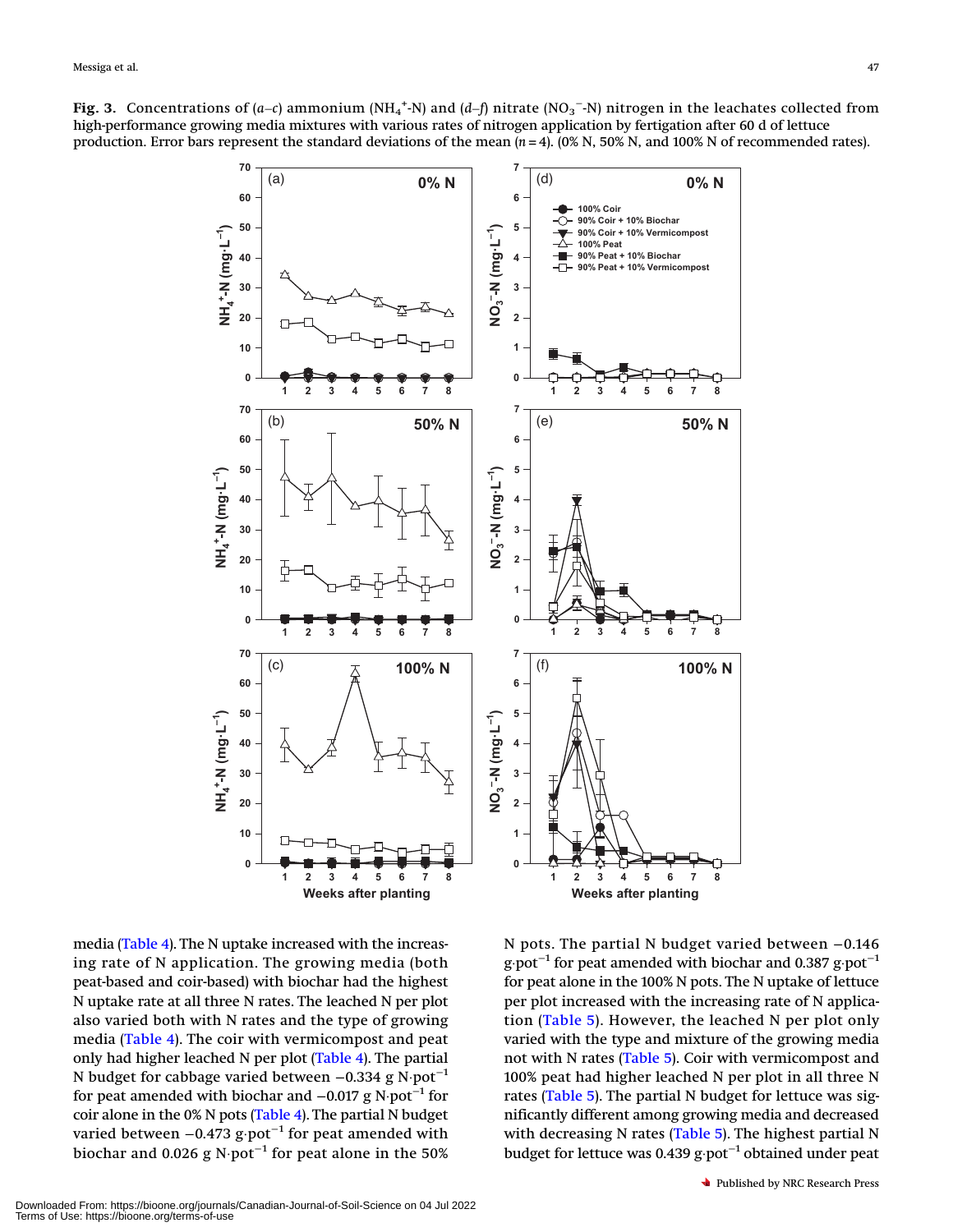<span id="page-10-0"></span>Fig. 4. Cumulative mineral nitrogen (N) loss with leachates collected from high-performance growing media mixtures with various rates of nitrogen application by fertigation after 62 d of Chinese cabbage  $(a-c)$  and 60 d of lettuce  $(d-f)$  production. Error bars represent the standard deviations of the mean  $(n=4)$ . (0% N, 50% N, and 100% N of recommended rates).



amended with biochar at 100% commercially recommended N rate, and the lowest was  $-0.160$  g·pot<sup>-1</sup> obtained under peat at 0% N input ([Table 5\)](#page-12-0).

# **Discussion**

#### Fresh yield and nitrogen efficiency

Our results confirmed the positive effects of biochar and vermicompost on plant growth observed in previous investigations ([Pereira et al. 2017](#page-14-1); [Cao et al.](#page-14-8) [2019\)](#page-14-8). In our study, cabbage fresh yields under growing

media amended with biochar and vermicompost at 50% N application rate indicate that the two amendments influenced N uptake. The yield reduction of cabbage and lettuce at 50% N application rate was smaller under amended growing media in comparison to conventional growing media ([Fig. 1\)](#page-6-0). [Cao et al. \(2019\)](#page-14-8) also observed the positive effects of biochar combined with reduced N fertilizer rates on the biomass of M. hupehensis. [Van Zwieten et al. \(2010\)](#page-14-9) in a glasshouse study using soil collected from a commercial vegetable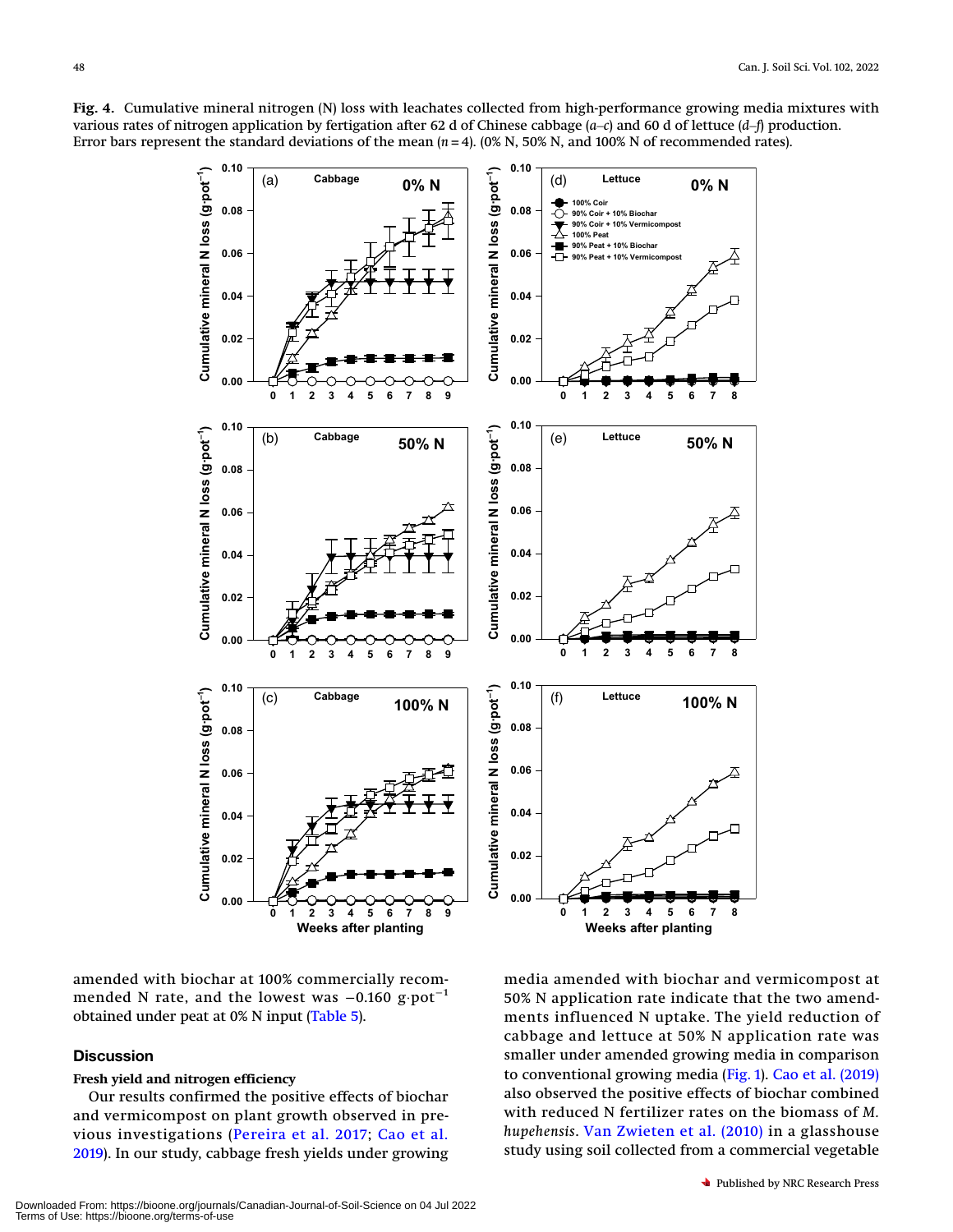<span id="page-11-0"></span>

| Table 4. Partial nitrogen budget of Chinese cabbage production on different growing media mixtures with |  |  |  |  |  |
|---------------------------------------------------------------------------------------------------------|--|--|--|--|--|
| various rates of nitrogen application through fertigation.                                              |  |  |  |  |  |

| Growing media mixtures (GM) | Fertilizer N (as % of<br>recommended rate) | N uptake<br>$(g \cdot pot^{-1})$ | Leachate<br>$(g \cdot pot^{-1})$     | Partial N budget<br>$(g \cdot pot^{-1})$ |
|-----------------------------|--------------------------------------------|----------------------------------|--------------------------------------|------------------------------------------|
| 100% coir                   | $\bf{0}$                                   | 0.017                            | 0.000                                | $-0.017$                                 |
| 90% coir + 10% biochar      | 0                                          | 0.024                            | 0.000                                | $-0.024$                                 |
| 90% coir + 10% vermicompost | 0                                          | 0.090                            | 0.047                                | $-0.137$                                 |
| 100% peat                   | 0                                          | 0.044                            | 0.077                                | $-0.121$                                 |
| 90% peat + 10% biochar      | 0                                          | 0.323                            | 0.011                                | $-0.334$                                 |
| 90% peat + 10% vermicompost | 0                                          | 0.077                            | 0.075                                | $-0.152$                                 |
| 100% coir                   | 50                                         | 0.574                            | 0.001                                | $-0.075$                                 |
| 90% coir + 10% biochar      | 50                                         | 0.658                            | 0.000                                | $-0.158$                                 |
| 90% coir + 10% vermicompost | 50                                         | 0.834                            | 0.040                                | $-0.374$                                 |
| 100% peat                   | 50                                         | 0.412                            | 0.062                                | 0.026                                    |
| 90% peat + 10% biochar      | 50                                         | 0.960                            | 0.013                                | $-0.473$                                 |
| 90% peat + 10% vermicompost | 50                                         | 0.807                            | 0.050                                | $-0.357$                                 |
| 100% coir                   | 100                                        | 1.054                            | 0.000                                | $-0.054$                                 |
| $90\%$ coir $+10\%$ biochar | 100                                        | 1.043                            | 0.001                                | $-0.044$                                 |
| 90% coir + 10% vermicompost | 100                                        | 1.088                            | 0.046                                | $-0.134$                                 |
| 100% peat                   | 100                                        | 0.551                            | 0.062                                | 0.387                                    |
| 90% peat + 10% biochar      | 100                                        | 1.132                            | 0.014                                | $-0.146$                                 |
| 90% peat + 10% vermicompost | 100                                        | 1.046                            | 0.061                                | $-0.107$                                 |
| <b>SEM</b>                  |                                            | $0.053^a$                        | $0.002^b$ ; $0.003^c$                | $0.053^d$                                |
|                             |                                            |                                  | $P$ values <sup><math>e</math></sup> |                                          |
| N rates                     |                                            | < 0.001                          | 0.013                                | 0.084                                    |
| <b>GM</b>                   |                                            | < 0.001                          | < 0.001                              | < 0.001                                  |
| N rate $\times$ GM          |                                            | < 0.001                          | 0.171                                | 0.001                                    |

Note: SEM, standard error of the mean.

SEM for comparing all means of N uptake.

<sup>b</sup>SEM for comparing means of N rates of mineral N loss.

<sup>c</sup>SEM for comparing means of GM of mineral N loss.

<sup>d</sup>SEM for comparing all means of N budget.

e Probability values.

farm in Australia observed synergistic effects of biochar and N fertilization when application rates were lower than commercial recommendations in wheat and radish productivity. Some studies have also shown that under reduced N conditions, the beneficial effects of biochar and vermicompost on physical and chemical properties of the plant rhizosphere are enhanced ([Van Zwieten et al. 2010\)](#page-14-9). High NUE observed at 50% N inputs across all amended growing media during cabbage production cycle is in line with this assumption ([Table 2](#page-5-0)). At commercial recommendation rate, cabbage and lettuce fresh yields were similar across coir-based growing media indicating a lesser effect of N derived from biochar and vermicompost, which could be explained by the low total N and  $\mathrm{NH_4}^+$ -N content as well as high C/N ratio of coir which may enable the response of cabbage and lettuce fresh yield to N fertilizer ([Figs. 1](#page-6-0)a and  $4b$  $4b$ ). Overall, cabbage and lettuce fresh yields were lower under 100% peat compared with peat-amended biochar and vermicompost, indicating the benefits of the two amendments.

Mineral nitrogen in the growing media and leachates

Nitrogen management is a key component for the sustainability of greenhouse and other soilless cultivation systems ([Zulfiqar et al. 2019\)](#page-14-0). Residual mineral N concentrations in the growing media and the leachates produced should be maintained at low levels to minimize the footprint on the environment. This is particularly important for open cultivation systems where N and other nutrients present in the leachates cannot be re-used by the growing plants [\(Hultberg et al. 2013\)](#page-14-17). In our study, residual NH<sub>4</sub><sup>+</sup>-N concentrations in the growing media and leachates were low in coir-based growing media (Figs.  $2a-2c$  $2a-2c$  and  $3a-3c$  $3a-3c$ ), which reflected a better match between fertilizer N inputs and plant N needs (BC vegetable production guide 2018). High concentrations of  $NO<sub>3</sub><sup>-</sup>-N$  measured in leachates collected from coir amended with vermicompost particularly during the first 3 wk of cabbage production phase could originate from the amendment (Figs.  $2c-2e$  $2c-2e$ ). High concentrations of  $NO_3^-$ -N in the leachates were also extended to peat mixed with vermicompost, indicating that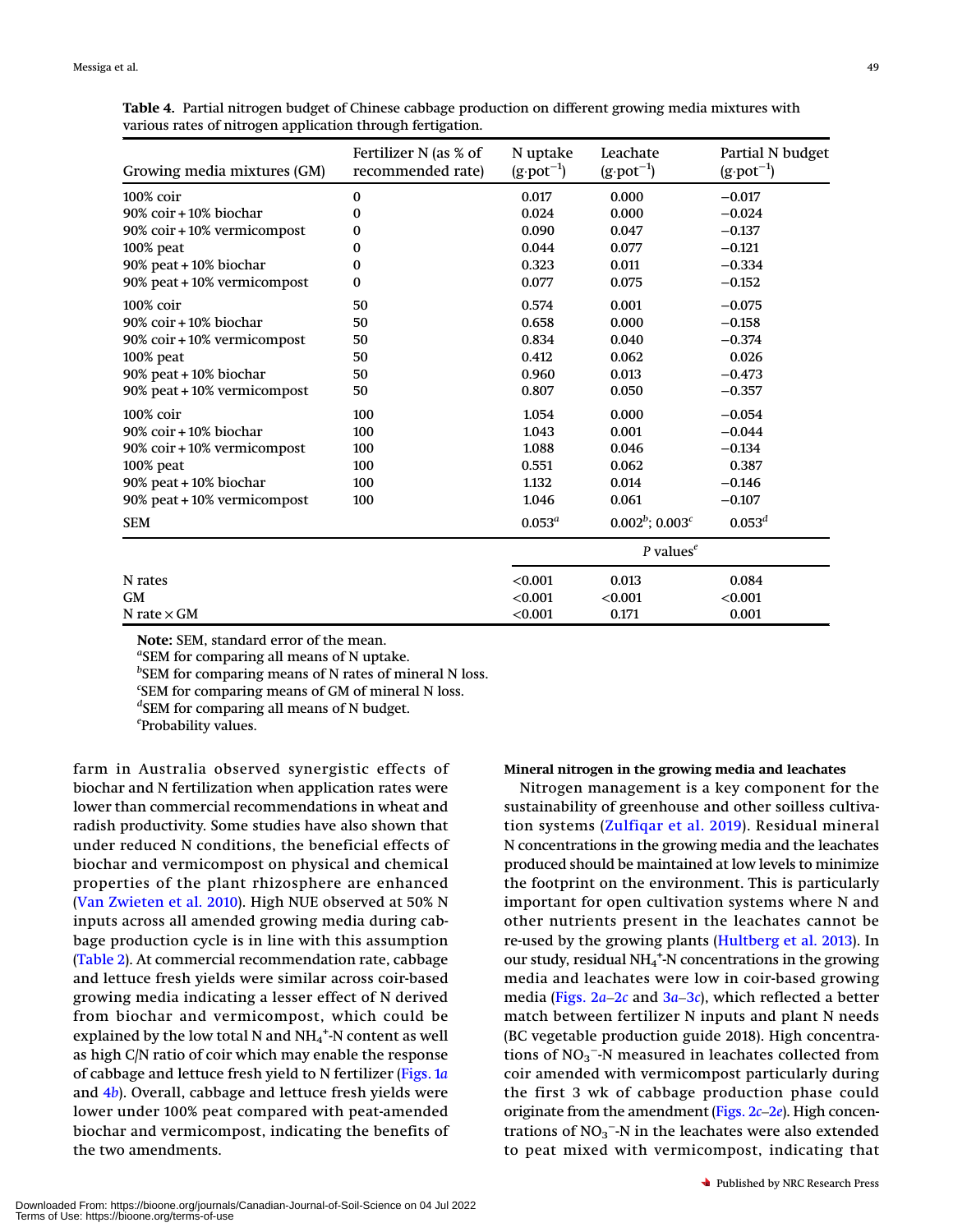| Growing media mixtures      | Fertilizer N (as % of<br>recommended rate) | Plant N uptake<br>$(g \cdot \text{pot}^{-1})$ | Leachate<br>$(g \cdot pot^{-1})$ | Partial N budget<br>$(g\cdot pot^{-1})$ |
|-----------------------------|--------------------------------------------|-----------------------------------------------|----------------------------------|-----------------------------------------|
| 100% coir                   | $\bf{0}$                                   | 0.003                                         | 0.001                            | $-0.004$                                |
| 90% coir + 10% biochar      | 0                                          | 0.007                                         | 0.000                            | $-0.007$                                |
| 90% coir + 10% vermicompost | 0                                          | 0.007                                         | 0.000                            | $-0.007$                                |
| $100\%$ peat                | 0                                          | 0.102                                         | 0.059                            | $-0.160$                                |
| 90% peat + 10% biochar      | 0                                          | 0.069                                         | 0.002                            | $-0.071$                                |
| 90% peat + 10% vermicompost | $\bf{0}$                                   | 0.086                                         | 0.038                            | $-0.124$                                |
| 100% coir                   | 50                                         | 0.322                                         | 0.000                            | 0.178                                   |
| 90% coir + 10% biochar      | 50                                         | 0.353                                         | 0.001                            | 0.146                                   |
| 90% coir + 10% vermicompost | 50                                         | 0.381                                         | 0.002                            | 0.117                                   |
| 100% peat                   | 50                                         | 0.450                                         | 0.059                            | $-0.012$                                |
| 90% peat + 10% biochar      | 50                                         | 0.283                                         | 0.002                            | 0.215                                   |
| 90% peat + 10% vermicompost | 50                                         | 0.426                                         | 0.033                            | 0.041                                   |
| 100% coir                   | 100                                        | 0.806                                         | 0.003                            | 0.190                                   |
| 90% coir + 10% biochar      | 100                                        | 0.622                                         | 0.002                            | 0.376                                   |
| 90% coir + 10% vermicompost | 100                                        | 0.646                                         | 0.001                            | 0.353                                   |
| 100% peat                   | 100                                        | 0.764                                         | 0.058                            | 0.178                                   |
| 90% peat + 10% biochar      | 100                                        | 0.560                                         | 0.002                            | 0.439                                   |
| 90% peat + 10% vermicompost | 100                                        | 0.765                                         | 0.034                            | 0.201                                   |
| <b>SEM</b>                  |                                            | $0.022^a$ ; $0.031^b$                         | 0.001 <sup>c</sup>               | $0.022^d$ ; $0.031^e$                   |
|                             |                                            |                                               | P values $f$                     |                                         |
| N rates                     |                                            | < 0.001                                       | 0.899                            | < 0.001                                 |
| Growing media (GM)          |                                            | 0.024                                         | < 0.001                          | 0.001                                   |
| N rate $\times$ GM          |                                            | < 0.360                                       | 0.333                            | 0.364                                   |

<span id="page-12-0"></span>Table 5. Partial nitrogen budget of lettuce production on different growing media mixtures with various rates of nitrogen application through fertigation (0% N, 50% N, and 100% N).

Note: SEM, standard error of the mean.

<sup>a</sup>SEM for comparing means of N rates of N uptake. <sup>b</sup>SEM for comparing means of GM of mineral N loss. <sup>c</sup>SEM for comparing means of GM of mineral N loss. <sup>d</sup>SEM for comparing means of N rates of N budget. e SEM for comparing means of GM of N budget. f Probability values.

vermicompost was the main source of  $NO_3$ <sup>-</sup>-N found in the leachates. Vermicompost used in this study was characterized by high total N content and  $\mathrm{NH}_4{}^{\texttt{+}}\text{-N}$ concentrations but low C/N ratio which could trigger nitrification ([Table 1](#page-3-0)). High nitrification rates, and therefore release of high amount of  $NO_3$ <sup>-</sup>-N in the plant rhizosphere, at early growth stages when the root system is not yet well developed pose a problem of synchrony between the timing of N supply and the demand of N by plants. [Lv et al. \(2018\)](#page-14-18) in a 80 d incubation experiment using vermicompost from different origins showed that NH4 + -N concentrations decreased with time concomitantly with  $NO_3^-$ -N accumulation indicating the occurrence of nitrification. High concentrations of nitrate in vermicompost were also reported in other studies ([Lv et al. 2014\)](#page-14-19). High levels of  $NO_3^-$ -N in the leachates can contribute to groundwater pollution which is recognized a serious threat for the health of local communities in most greenhouse vegetable production areas [\(Lin et al.](#page-14-20) [2012\)](#page-14-20). Strategies to reduce the concentration of  $NO_3$ <sup>-</sup>-N in

the leachate or the re-use of N present in the leachate during the early growth stages are needed if coir and vermicompost growing media mixture is to be recommended [\(Hultberg et al. 2013\)](#page-14-17). This could be achieved by delaying N fertilizer application until the root system is well established or by re-using N present in the leachate back to the plants through a recirculation system. Cabbage and lettuce fresh yields under coir and peat amended with vermicompost at 0% N input were significantly higher than coir or peat alone indicating that part of the  $NO_3^-$ -N released by vermicompost early in the growing season was used by the young seedlings to sup-port their growth ([Figs. 1](#page-6-0)a and  $1b$  $1b$ ). The limited growth observed later in the growing season which resulted in low final yields was probably due to a lack or shortage of  $NO_3^-$ -N supply by vermicompost indicating a short lasting effect.

An interesting aspect of our study is the behavior exhibited by growing media amended with biochar. Two growing media, peat alone and peat amended with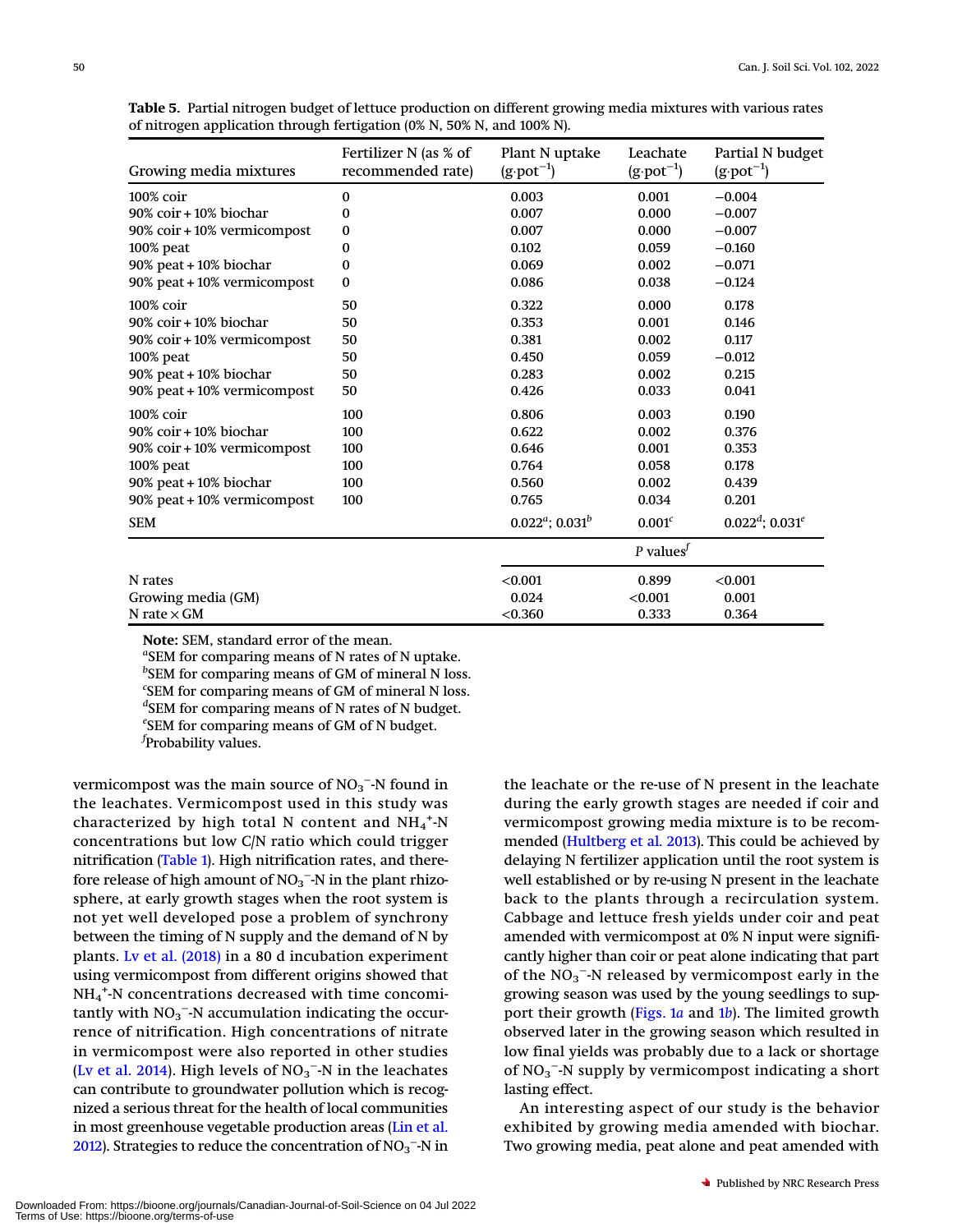vermicompost, had high residual NH<sub>4</sub><sup>+</sup>-N and high concentrations of  $\mathrm{NH}_4{}^{\text{*}}\textrm{-N}$  in the leachates, and the extent was not affected by N fertilization rates ([Figs. 2](#page-8-0) and [3\)](#page-9-0). This is an indication that peat was the main source of NH4 + -N released in the rhizosphere. In contrast, the con- $\epsilon$  centrations of residual NH $_4^{\text{+}}$ -N in the growing media and the leachates were significantly reduced with biochar, and that of  $NO_3^ NO_3^ NO_3^-$ -N was also very low [\(Figs. 2](#page-8-0) and 3). It is possible that the limited residual  $\text{NH}_4{}^{\text{*}}\text{-}\text{N}$  in peat amended with biochar was due to loss of N through ammonia volatilization. Biochar with high pH ([Table 1](#page-3-0)) might introduce some alkalinity in the growing media mixture [\(Sommer and Hutchings 2001](#page-14-21)). The pH of growing media mixtures at the end of the two cycles of production was 3.86 for peat alone and 6.15 for peat amended with biochar (Supplementary Fig.  $\mathrm{S1}^2$  $\mathrm{S1}^2$ ). The addition of biochar in peat-based growing media has the advantage to produce substantial fresh yields of cabbage and lettuce while maintaining residual mineral N and leachate N at low levels which could be explained by favorable pH. It is also possible that  $(1)$   $NH_4^{\,+}$ -N released by peat in the rhizosphere early in the growing season was fixed by biochar and thus contributed to decreased concentration in the leachates and (2)  $\mathrm{NH}_4$ <sup>+</sup>-N fixed onto biochar was used later in the growing season by growing plants when their root system was well developed. A comparison of fresh yields under peat amended with biochar and peat alone shows that cabbage fresh yield under peat amended with biochar at 0% N was (1) similar to peat alone at 50% N, (2) reduced by only 23% compared with peat alone at the commercial recommendation rate, and (3) similar observations could be made for lettuce fresh yield. We observed throughout the experiment that the growth of cabbage and lettuce under peat amended with biochar at 0% N was delayed for about 3 wk after planting relative to the other N treatments. It is possible that under peat alone at 0% N, high NH<sub>4</sub><sup>+</sup>-N in the rhizosphere early in the growing season did not contribute to the growth of young seedlings. A study using Arabidopsis thaliana demonstrated that when  $\mathrm{NH_4}^{+}$ -N is the sole source of N, plant growth is suppressed due to NH<sub>4</sub><sup>+</sup> toxicity ([Hachiya et al. 2012\)](#page-14-22). Ammonia volatilization that may have occurred under peat amended with biochar probably alleviated the  $NH_4^+$  toxicity that would have otherwise affected the young seedlings. There is a wide range of biochar and vermicompost available for use in container substrates depending on feedstock origin, production processes including pyrolysis and vermicomposting and mixing percentages with conventional growing medium. It is crucial to deepen our understanding of how these factors affect the growth of leafy vegetables, quality of biochar- and vermicompost-based high-performing

growing medium and nutrient use efficiency and nutrient losses to the environment. Future studies focussing on mixtures with promising results are, therefore, needed to assess the stability of the effects obtained under controlled settings in production environments.

#### **Conclusion**

Cabbage and lettuce fresh yields were reduced at 50% N application rates compared with the commercial recommendations, but the extent was limited under amended growing media compared with conventional growing media alone. Two growing media mixtures in particular, (1) 90% peat  $+10%$  biochar and (2) 90% coir  $+$ 10% vermicompost, maintained expected yield at 50% N application relative to the commercial recommendation. Biochar retained  $\mathrm{NH}_4{}^{\texttt{+}}\textrm{-N}$  released by peat early in the growing season, and this N was used by plants later in the season when the root system was well developed. This is highlighted by N uptakes greater than fertilizer N inputs at both commercial recommended rates and at 50% N applications particularly for cabbage. Additionally, the affinity of biochar to  $\mathrm{NH}_4{}^{\texttt{+}}\mathrm{N}$  decreased the concentration of residual mineral N in the growing media as well as in the leachates, which could be beneficial for the environment. Vermicompost mixed with coir was also beneficial at maintaining acceptable fresh yield upon reduction of fertilizer N input by 50% due probably to N mineralization and nitrification.

#### Acknowledgements

Funding (Project ID: J-001658) was provided by Agriculture and Agri-Food Canada.

#### <span id="page-13-3"></span>**References**

- Atiyeh, R.M., Edwards, C.A., Subler, S., and Metzgerc, J.D. 2001. Pig manure vermicompost as a component of a horticultural bedding plant medium: effects on physicochemical properties and plant growth. Bioresour. Technol. <sup>78</sup>: 11–20. doi[:10.1016/S0960-8524\(00\)00172-3](http://dx.doi.org/10.1016/S0960-8524(00)00172-3). PMID:[11265782](http://dx.doi.org/11265782).
- <span id="page-13-0"></span>Barrett, G.E., Alexander, P.D., Robinson, J.S., and Bragg, N.C. 2016. Achieving environmentally sustainable growing media for soilless plant cultivation systems — a review. Sci. Hortic. <sup>212</sup>: 220–234. doi[:10.1016/j.scienta.2016.09.030.](http://dx.doi.org/10.1016/j.scienta.2016.09.030)
- <span id="page-13-4"></span>British Columbia Ministry of Agriculture. 2018. Vegetable production guide — beneficial management practices for commercial growers in British Columbia. [Online]. Available from <http://productionguide.agrifoodbc.ca/>.
- <span id="page-13-2"></span>Bhat, S.A., Singh, J., and Vig, A.P. 2013. Vermiremediation of dyeing sludge from textile mill with the help of exotic earthworm Eisenia fetida Savigny. Environ. Sci. Pollut. Res. <sup>20</sup>: 5975–5982. doi[:10.1007/s11356-013-1612-2.](http://dx.doi.org/10.1007/s11356-013-1612-2)
- <span id="page-13-1"></span>Bhat, S.H., Singh, S., Singh, J., Kumar, S., Sohal, B., and Vig, A.P. 2018. Bioremediation and detoxification of industrial wastes by earthworms: vermicompost as powerful crop nutrient in sustainable agriculture. Bioresour. Technol. <sup>252</sup>: 172–179. doi[:10.1016/j.biortech.2018.01.003](http://dx.doi.org/10.1016/j.biortech.2018.01.003). PMID[:29321101](http://dx.doi.org/29321101).

<span id="page-13-5"></span> $^2$ Supplementary data are available with the article through the journal Web site at [http://nrcresearchpress.com/doi/suppl/10.1139/](http://nrcresearchpress.com/doi/suppl/10.1139/cjss-2020-0059) [cjss-2020-0059.](http://nrcresearchpress.com/doi/suppl/10.1139/cjss-2020-0059)